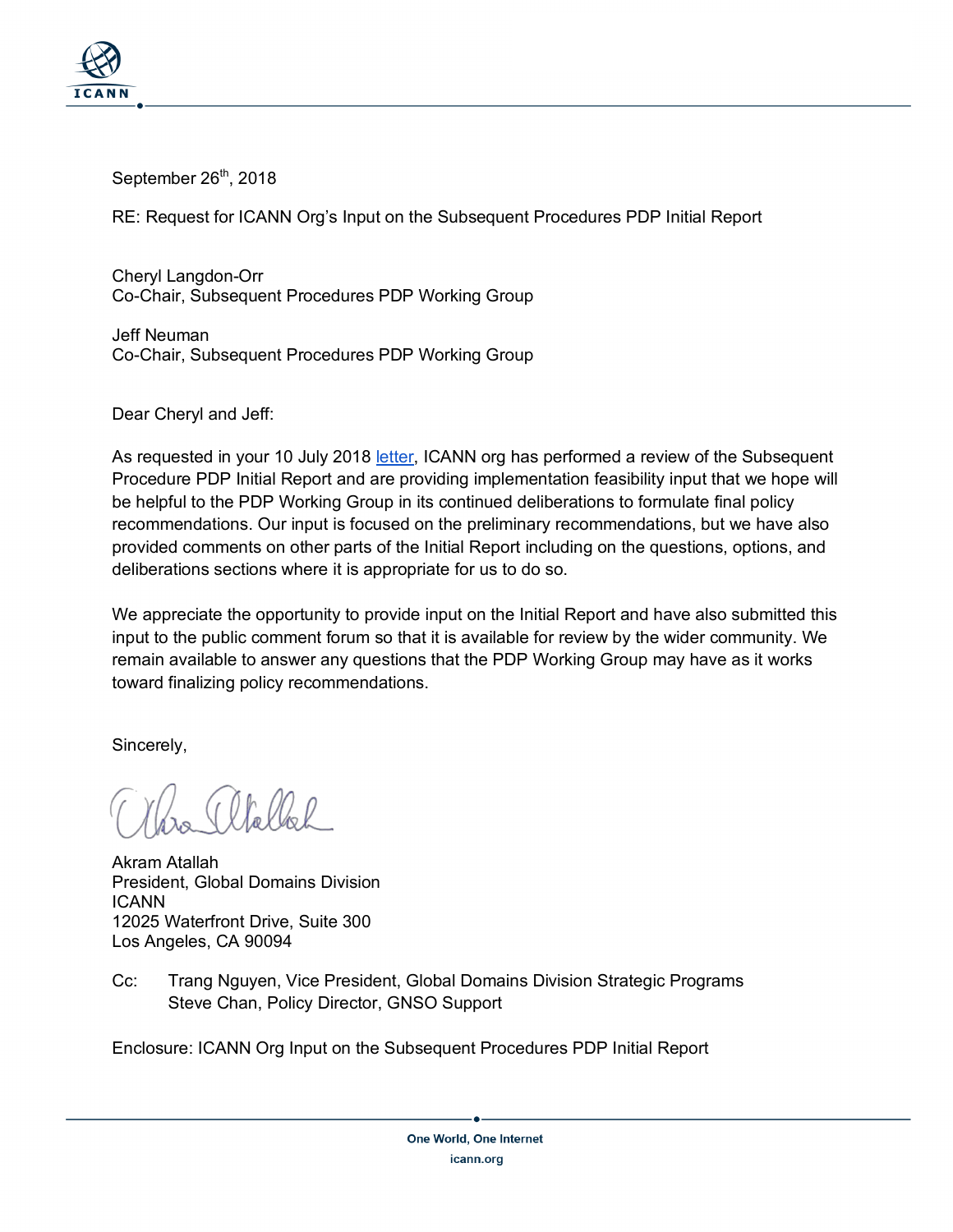# **ICANN Org Input on the Subsequent Procedures PDP Initial Report**

26 September 2018

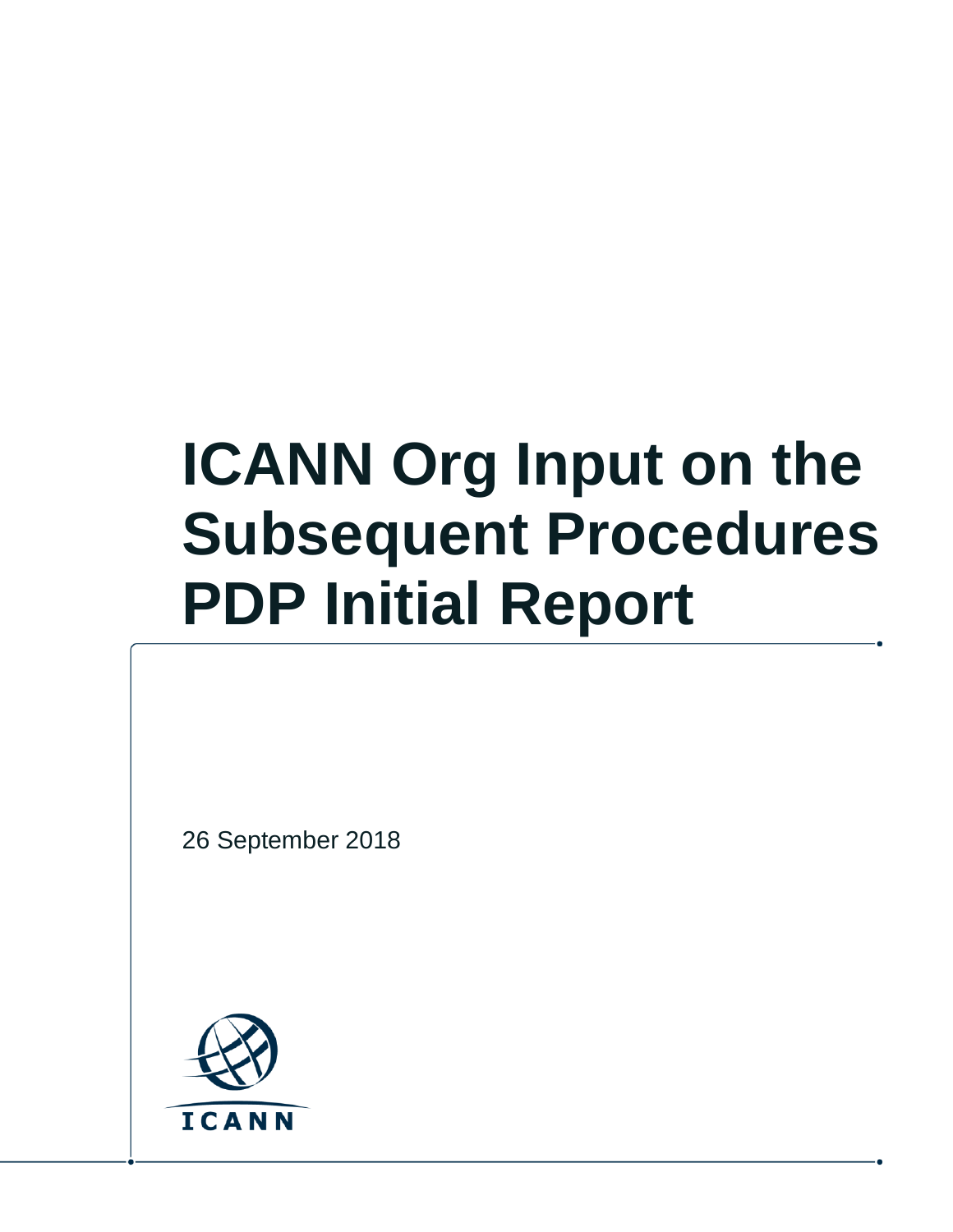## **ICANN Org Input on the Subsequent Procedures PDP Initial Report**

ICANN org appreciates the significant amount of work completed by the PDP Working Group and congratulates the PDP Working Group on reaching an important milestone in publishing the Initial Report. As requested in the 10 July 2018 [letter](https://www.icann.org/en/system/files/correspondence/langdon-orr-to-neuman-to-atallah-10jul18-en.pdf) from the Co-Chairs of the PDP Working Group, the following implementation feasibility input is intended to help the PDP Working Group in its continued deliberations to formulate final policy recommendations. Areas of the Initial Report that are not addressed in this document are those where ICANN org does not have any significant concerns or input to provide at this time. As discussions progress and recommendations solidified, ICANN org may have additional implementation feasibility input.

## **I. General Input**

ICANN org appreciates the tremendous amount of work and breadth of discussions by the PDP Working Group that led to the publication of the Initial Report. Although the Initial Report is quite substantial, ICANN org recognizes that due to the large number of program processes, procedures, and issues, it may not be possible for the PDP Working Group to cover all topics in its discussions. ICANN org assumes that if the PDP Working Group does not discuss a topic that it would not preclude ICANN org from suggesting implementation improvements during the policy implementation phase. It would be helpful if the PDP Working Group could confirm this assumption.

In reviewing the Initial Report, ICANN org also notes that some of the preliminary recommendations seem to reflect the actual implementation in the 2012 round. ICANN org assumes that in such cases, the preliminary recommendations are to codify the implementation in the 2012 round for subsequent procedures. For clarity during the policy implementation phase, it would be helpful if the Final Report could clearly state which policy recommendations, implementation guidance, sections of the 2012 Applicant Guidebook, or processes implemented in the 2012 round should stay the same, and which ones the PDP Working Group is recommending changes.

Additionally, given that the PDP Working Group's charter recognizes that "changes to the New gTLD Program may result in significant differences between registries from the 2012 round and future rounds," ICANN org assumes that the output of the PDP Working Group would only be applicable to subsequent procedures for gTLDs. For clarity during the policy implementation phase, it would be helpful if the PDP Working Group could confirm this in the Final Report.

It would also be helpful if the PDP Working Group could provide guidance regarding any what if any considerations should be given to strings that were applied-for but did not proceed in the 2012 round (e.g., IDN variants identified in applications submitted during the 2012 round, applications that received GAC advice, etc.).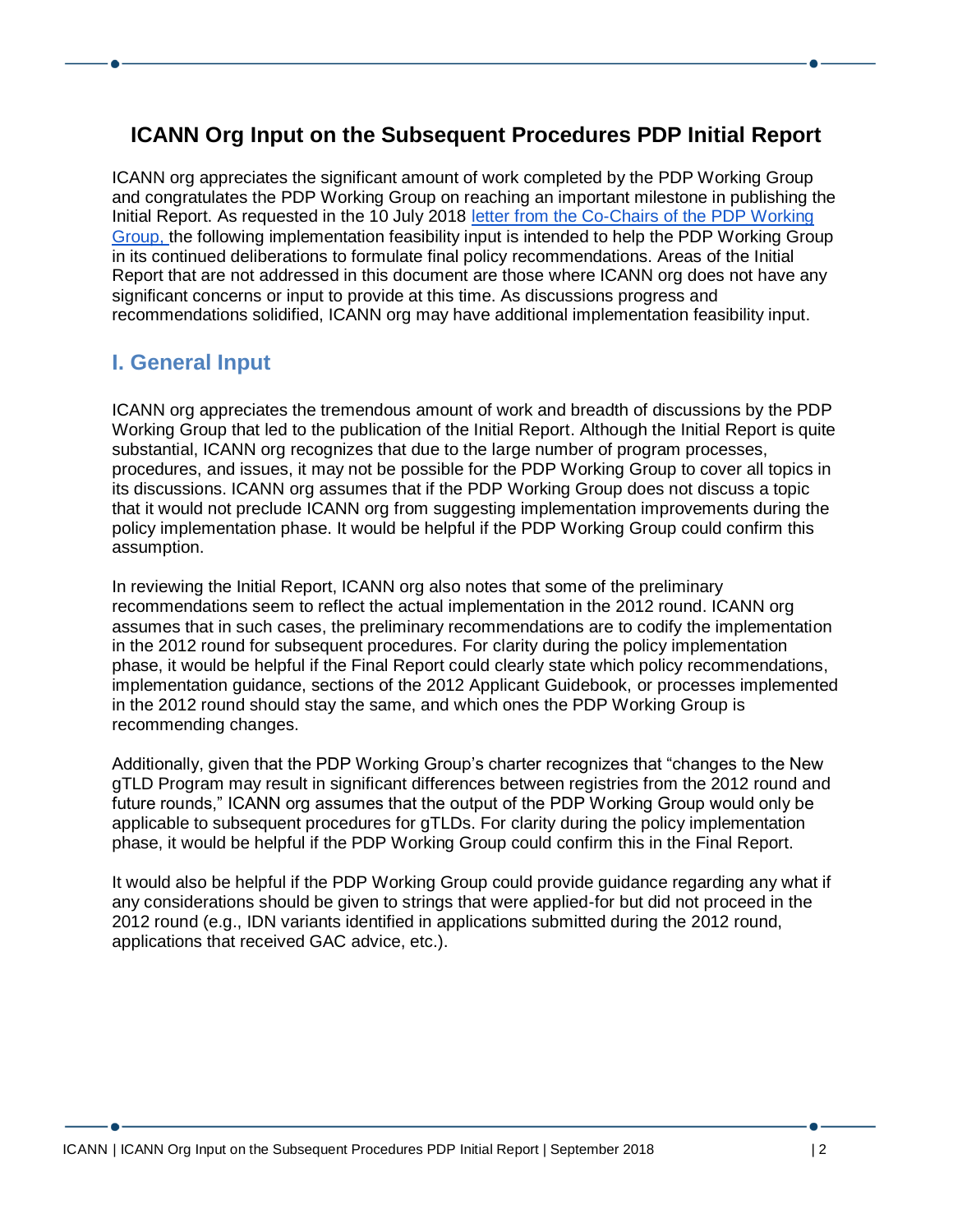# **II. Specific Input**

# **Initial Report Section: Overarching Issues**

## **Predictability**

**(2.2.2.c.1)** ICANN org recognizes the PDP Working Group's efforts to enhance predictability in subsequent procedures for gTLDs.

Section 2.2.2 of the Initial Report discusses predictability in the context of (i) processes that should have been defined prior to the opening of the 2012 application window; and (ii) unanticipated issues that came up after the 2012 application window opened. To address the former, ICANN org will work with the community to identify a list of processes and any dependent and related activities that will need to be defined prior to the opening of the next application window. This will help to ensure predictability of all required processes prior to opening of the next application window. With regard to the latter, a framework to address unanticipated policy or implementation issues that might arise after the opening of the application window would provide enhanced predictability. ICANN org would like to offer some implementation-related considerations that are intended to be helpful to the PDP Working Group in its continued discussion on the proposed Predictability Framework:

- Section 2.2.2.d of the Initial Report states that the "PDP Working Group is seeking to establish a framework by which, even in the event of changes that are deemed necessary by the community, the mechanisms by which these issues will be resolved are predictable, transparent and as fair as possible to new gTLD applicants and the Internet community." It is unclear what mechanism is envisioned for "changes to be deemed necessary by the community." Could an issue be raised by one individual or stakeholder group? What would be the threshold to trigger consideration by the community or to assess the weight of an issue? As this could become a venue to reraise policy or implementation decisions where a particular party did not agree with the outcome, the PDP Working Group might want to further discuss this aspect of the proposed Predictability Framework.
- This section of the Initial Report also describes the roles of the Standing IRT, including to triage issues and to recommend that additional consideration is needed by sending a request to the GNSO Council to consider invoking the GNSO Input Process (GIP), GNSO Guidance Process (GGP), or the GNSO Expedited PDP (EPDP). Given that the GNSO Council itself can take such steps in any case, it would be helpful to have further definition on the Standing IRT's role in addition to its policy-focused work, if any.
- In the event that a Standing IRT is convened, it would be important to include procedures for transparency and conflicts of interest, to avoid the perception that interested parties are being given undue influence over applications that are in process.
- In addition to describing the Standing IRT's role in addressing potential policy or implementation changes, the Predictability Framework also "provides guidance for the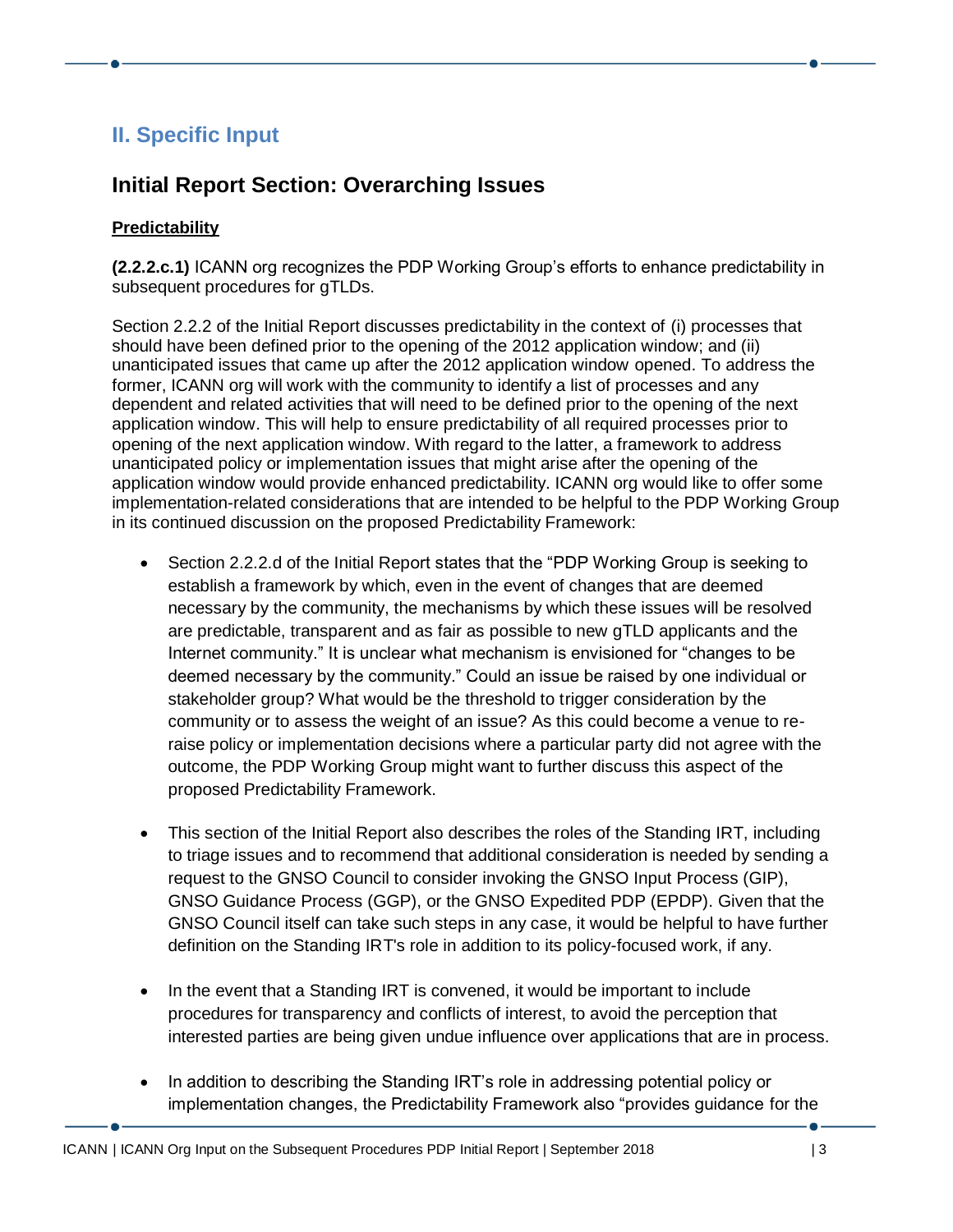Standing IRT in how issues should be resolved." This guidance includes how changes to ICANN organization internal operations are to be addressed as described on pages 19- 20 of the Initial Report. If adopted in its current form, the Predictability Framework would require ICANN org to consult with the Standing IRT on a procedural change to a workflow when the expected mitigation described is to "Communicate changes to affected parties before they are deployed." Given the clear guidance on expected mitigation for each category of operational changes, ICANN org suggests that the PDP Working Group consider providing these guidelines to ICANN org to apply to the operations of the program, and consult the Standing IRT only in exceptional circumstances where a desired change does not clearly fall into one of the defined categories. This would ensure program operations efficiency and prevent undesired delays in application processing.

## **Clarity of Application Process**

**(2.2.2.2.e.1)** This section of the Initial Report poses a question to ICANN org "Is ICANN organization capable of scaling to handle application volume and, if not, what would have to happen in order for ICANN organization to scale?" ICANN org's budget and current staffing levels are aligned to support existing policy and contractual obligations. This includes delivering service to applicants from the 2012 round as well as to existing contracted parties including Registries and Registrars. ICANN org is capable of scaling in accordance to the processing volumes and timelines in the Applicant Guidebook (i.e., completing Initial Evaluation for 500 applications within 5 months) to meet the demands of a subsequent procedure for introducing additional gTLDs, be it via a round, or ongoing process. This would be a minimum processing capacity. Depending on the consensus policy recommendations adopted, as well as the implementation guidance for subsequent procedures, ICANN org would likely be able to exceed this processing volume. Better estimates for processing capacity could be derived when the details of the policy recommendations and implementation guidance are more solidified. In addition, as mentioned in the 24 January 2018 [letter](https://www.icann.org/en/system/files/correspondence/conrad-atallah-to-neuman-langdon-orr-24jan18-en.pdf) from Akram Atallah and David Conrad to the Co-Chairs of the PDP Working Group, the community's capacity for community processes (i.e., objection filing, application comment submission, GAC early warning) and applicants' capacity for applicant processes (i.e., dispute resolution, responding to clarifying questions, contracting) will also have an impact on throughput and the overall timeline of the program. For example, the 2012 Applicant Guidebook allowed for a 60-day window for application comments to be submitted, subject to extension should the volume of applications or other circumstances require. Due to the higher than expected number of applications received and in response to requests from the community for additional time to analyze and provide thoughtful comments on the high volume of applications, ICANN extended the comment period by 45 days.

Adequate time between the finalization of the Applicant Guidebook and opening of the application window should be provided for operational planning, readiness, and implementation to ensure a smooth process for applicants.

#### **Application Assessed in Rounds**

**(2.2.3.c.1)** Preliminary recommendation 2.2.3.c.1 provides two options to determine timing for future rounds of gTLDs: setting a specific date, or completion of a specific criteria/event. From a program operations perspective, a predictable and specific window of time (i.e. 12 months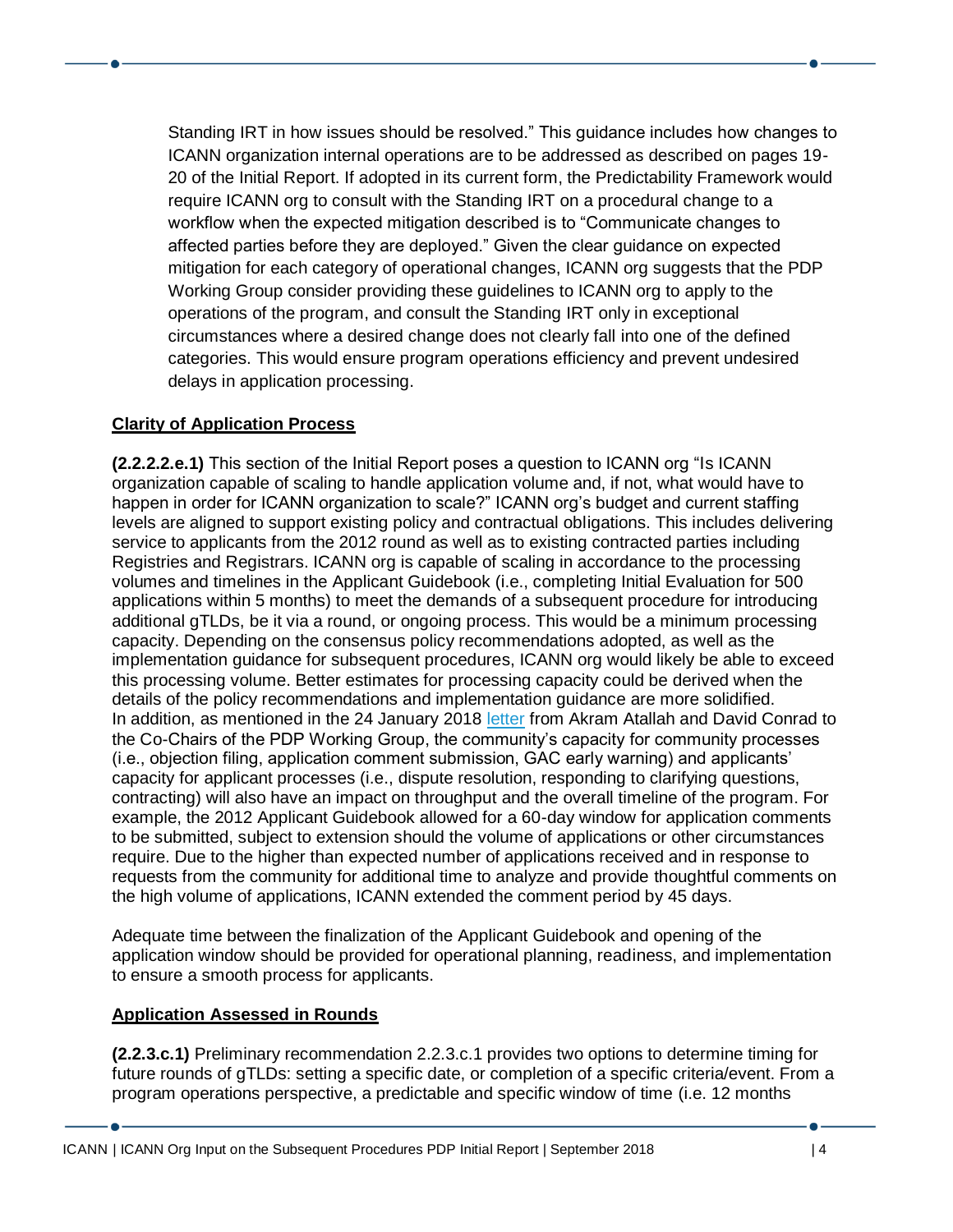between opening of each application window) would allow ICANN org to better plan for internal and external vendor resources to support the program. It would also provide prospective applicants with more certainty than using program criteria/events because completion date of the program criteria/events could vary depending on a number of factors including volume of applications, number of application change requests, number of re-evaluations, etc. However, if the aim is to eventually get to an ongoing application process, using the criteria/event provided of "completion of 50% of applications completing initial evaluation" could allow the program to accomplish that. It is conceivable that if the volume of applications decreases over time, a point may be reached where initial evaluation periods would be so short that application windows would be opened almost successively, in essence creating an ongoing application process.

If a set of criteria/events are to be used, they should be very specific so as to prevent differing interpretations. For example, "completion of 50% of applications completing initial evaluation" could mean publication of initial evaluation results of 50% of the total applications submitted, or publication of initial evaluation results of 50% of applications not counting withdrawals, or 50% not counting those applications that fail initial evaluation, or a combination of the two, or some other combination of criteria.

With regards to the questions posed in section 2.2.3.d of the Initial Report, it would be helpful to understand how the PDP Working Group envisions the Bylaws mandated Competition, Consumer Trust and Consumer Choice Review fit (or does not fit) in the context of the reviews contemplated in these questions.

## **Different TLD Types**

**(2.2.4.c.1)** Preliminary recommendation 2.2.4.c.1 suggests that "each of the categories recognized by the 2012 Applicant Guidebook, both explicitly and implicitly, continue to be recognized on a going forward basis." The preliminary recommendation lists these as standard TLDs, community-based TLDs, TLDs for which a governmental entity serves as the registry operator, and geographic TLDs. Further, the preliminary recommendation suggests that "Specification 13 .Brand TLDs should also be formally established as a category." Although the preliminary recommendation states that "ramifications of being designated a specific category are addressed throughout this Initial Report," it would be helpful if the Final Report could explicitly state the requirements of each TLD type (e.g., whether there are specific evaluation criteria, what if any additional requirements must be met prior to contracting, and what if any requirements are to be imposed on the TLD via the Registry Agreement.) Additionally, it would be helpful if the PDP Working Group could provide its views on whether the applicants must declare the TLD type when submitting the application, and whether changes to TLD types are permitted during the application process, prior to signing the Registry Agreement.

#### **Accreditation Program**: **RSP Pre-Approval**

**(2.2.6.c.1)** ICANN org would like to confirm our understanding of this preliminary recommendation. We understand this recommendation to suggest that the RSP pre-approval process is one that a RSP could go through to obtain an affirmation from ICANN org that it has successfully completed the technical/operational evaluation and registry-level Registry System Testing prior to the opening of an application window (see additional ICANN org input to include Registry System Testing in the RSP pre-approval process below). This would mean that the only difference between a pre-approved RSP and one that is approved during application evaluation is the timing of when the approval takes place. All criteria for evaluation and RST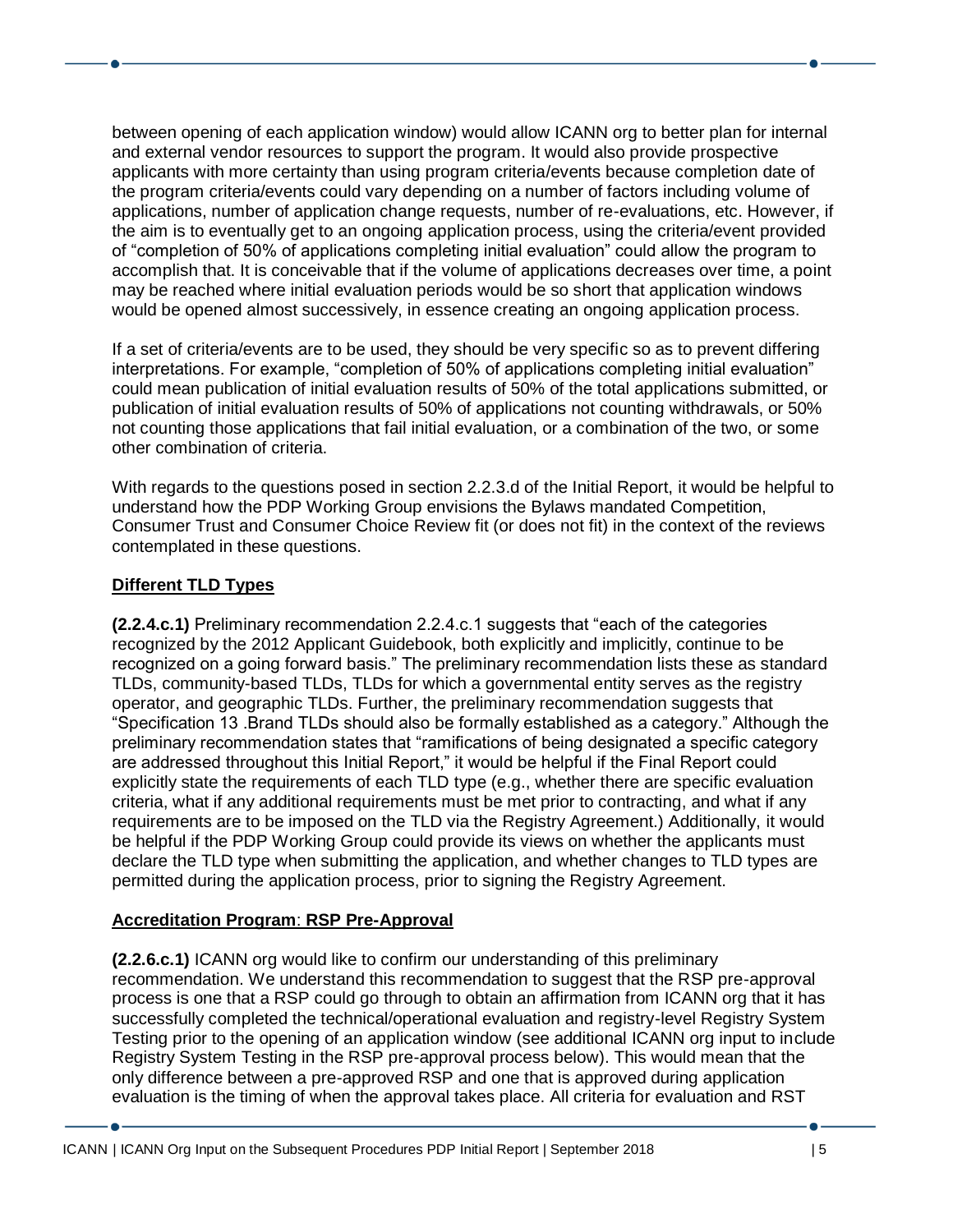testing would be the same regardless of when the approval takes place and regardless of whether an applicant is proposing to operate its own back-end or if the back-end function is outsourced. It would be helpful if the PDP Working Group could confirm ICANN org's understanding of the preliminary recommendation.

Questions 2.2.6.e.3 and 2.2.6.e.4 discuss periodic reassessment of RSPs. As the PDP Working Group continues its deliberation on this topic, it should be noted that any such periodic reassessments would have to be incorporated into the Registry Agreements as obligations on registry operators since there is no contractual relationship between the RSP and ICANN org. If periodic reassessments are to be made a requirement via the Registry Agreements, the PDP Working Group might want to consider making this requirement applicable to all registry operators.

**(2.2.6.c.2)** This preliminary recommendation suggests that "there should be a registry service provider (RSP) pre-approval process, which must be in place at least three (3) months prior to the opening of the application period." In order to allow prospective applicants sufficient time to plan accordingly, the PDP Working Group might want to consider making the program available earlier so that there would be a number of pre-approved RSPs ready three (3) months prior to the opening of the application window for prospective applicants to select from.

**(2.2.6.c.3)** This preliminary recommendation suggests that "[t]he RSP pre-approval process shall have technical requirements equal to the Technical and Operational Capabilities Evaluation..., but will also consider the RSP's overall breadth of registry operator support." To support this preliminary recommendation, the PDP Working Group might want to consider including registry-level RST and registry services as part of the RSP pre-approval process. Additionally, to encourage innovation, the PDP Working Group might want to consider providing RSPs with the flexibility to be pre-approved for the registry functions of their choosing.

To assist with implementation, it would also be helpful if the PDP Working Group could clarify what is meant by "RSP's overall breadth of registry operator support" (i.e., is the breadth inclusive or exclusive of existing TLDs that the RSP supports?).

**(2.2.6.c.4)** Similar to the input provided in 2.2.6.c.3, to encourage innovation, the PDP Working Group might want to consider providing applicants with the flexibility to specify if they want to perform a service offered by the pre-approved RSP in a modified manner.

**(2.2.6.e.5)** With regards to the question of whether "existing RSPs be automatically deemed 'pre-approved'," one possible approach to answering this question could be to assess whether the changes and new requirements in preliminary recommendation 2.2.6.c.3 and Registry System Testing section of the Initial Report would necessitate existing RSPs to go through the new RSP pre-approval process.

## **Initial Report Section: Foundational Issues**

## **Global Public Interest: Public Interest Commitments (PICs)**

**(2.3.2.c.1)** This preliminary recommendation states that "The Work Track is considering a recommendation to codify the current implementation of mandatory PICs as policy recommendations." If mandatory PICs are to be codified as policy recommendations, it would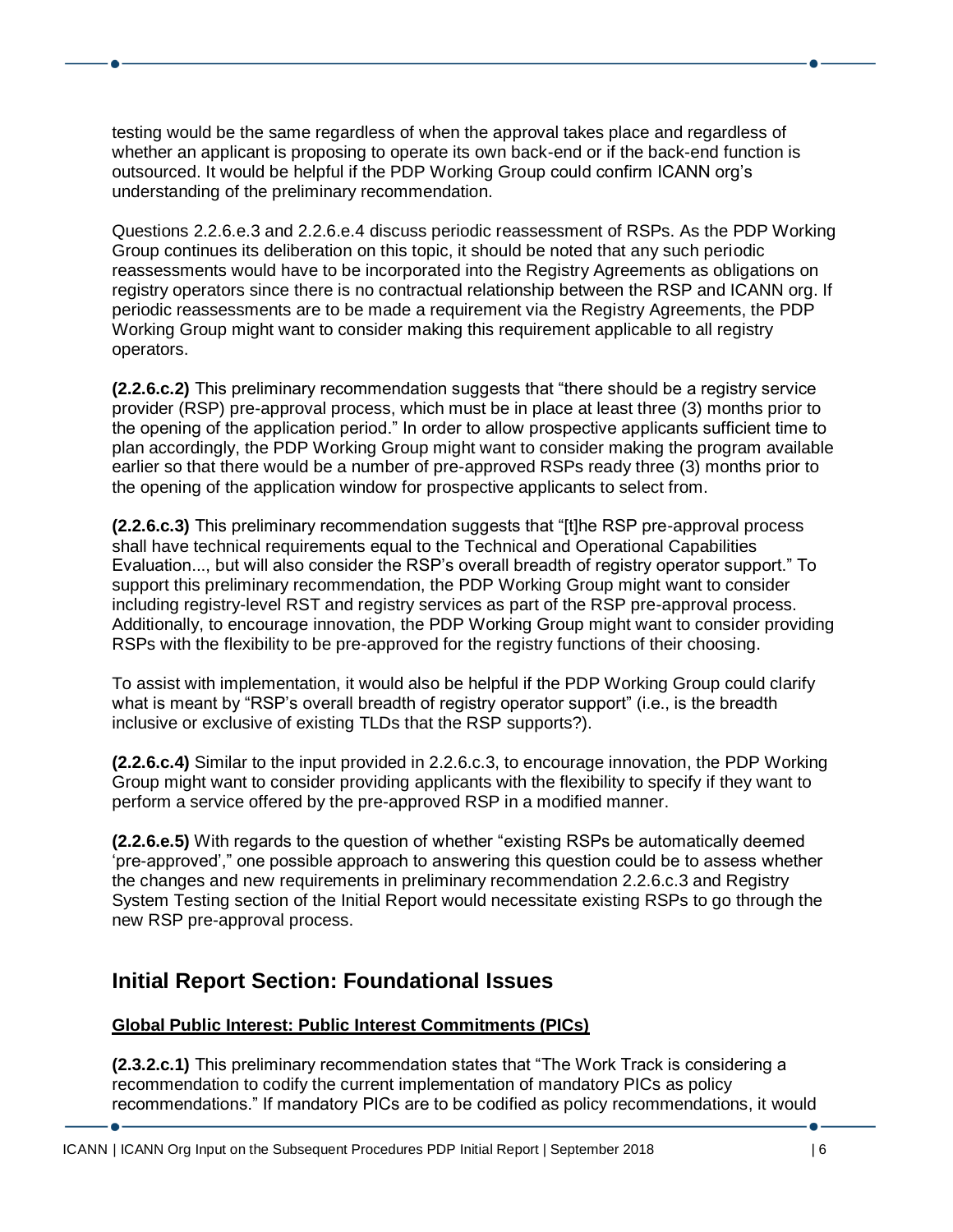be helpful if the PDP Working Group could provide guidance on (i) What the categories of strings are; (ii) The process and criteria for applied-for strings to be put into those categories, including who makes the decision, implications on the evaluation and string contention processes; (iii) What the contractual obligations are for each of the categories. This preliminary recommendation also suggests that "such mandatory PICs should be revisited to reflect the ongoing discussions between the GAC Public Safety Working Group and Registries as appropriate." ICANN org assumes that the changes referenced in this preliminary recommendation are intended to be made applicable to Registry Agreements for gTLDs in subsequent procedures only. It would be helpful if the PDP Working Group could confirm this assumption.

**(2.3.2.c.2)** As indicated in this preliminary recommendation, "the Work Track acknowledges that changes to voluntary PICs may result in changing the nature of the application except where expressly otherwise prohibited in the Applicant Guidebook and that this needs further discussion." In further discussions on this topic, the PDP Working Group may want to consider whether there should be a cut-off point in the program process for changes to the voluntary PIC in order to allow for the opportunity for others to file objections based on the changes, or whether a new opportunity for objections to be filed after a change has been made should be allowed. Clarity on this would be helpful to ICANN org in our operational planning to ensure that we have appropriate internal as well as external providers/panelists resources available to support the program.

**(2.3.2.c.3)** This preliminary recommendation states that "the applicant must set forth whether such PIC is limited in time, duration and/or scope such that the PIC can adequately be reviewed by ICANN, an existing objector (if applicable) and/or the GAC (if the voluntary PIC was in response to a GAC Early Warning or GAC Advice)." It would be helpful if the PDP Working Group could clarify what is meant by "reviewed by ICANN" (i.e., an evaluation, a completeness check, or something else).

**(2.3.2.c.4)** The second sentence of this preliminary recommendation states that "A process to change PICs should be established to allow for changes to that PIC to be made but only after being subject to public comment by the ICANN community." It would be helpful if the PDP Working Group could clarify whether this is in reference to changes during the application process, or after execution of the Registry Agreement. If this preliminary recommendation is referring to changes after execution of the Registry Agreement, the PDP Working Group might also want to consider whether and how to address the elapsed time between the initial GAC Early Warning, GAC advice, or objection and submission of the changes as it is possible that circumstances could have changed during the elapsed time period.

#### **Applicant Freedom of Expression**

The stated policy principle (Principle G) was "The string evaluation process must not infringe the applicant's freedom of expression rights that are protected under internationally recognized principles of law." As the principle was stated in the negative, it is difficult to determine what the gap in implementation was. ICANN org looks forward to the PDP Working Group's implementation guidelines for additional clarity.

With regard to how applicant freedom of expression was implemented in the 2012 round, section 2.3.3.b states "It is also worth noting that Module 3 of the Applicant Guidebook, which discussed Recommendation 3 (protecting the legal rights of others), dealt only with the legal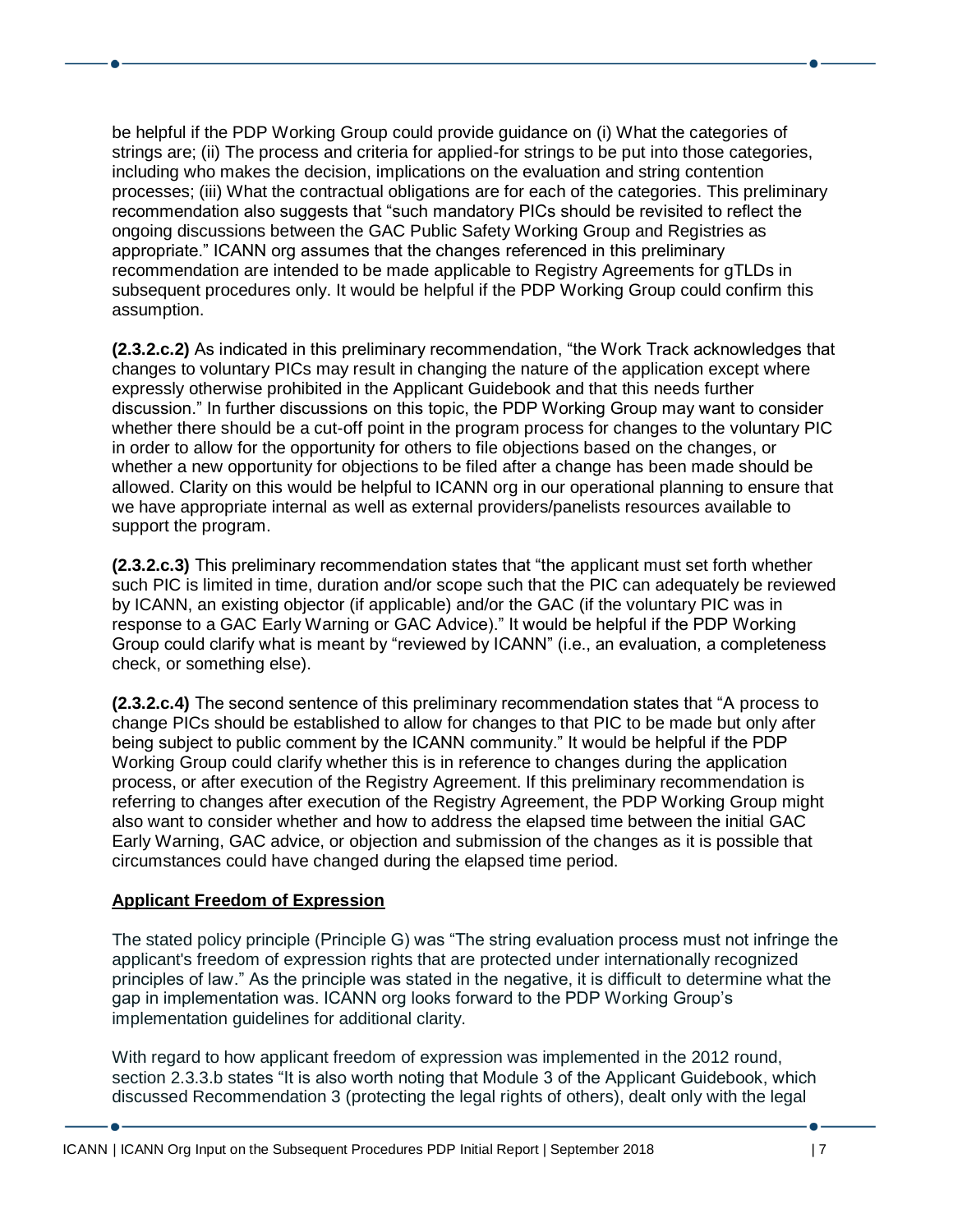rights related to trademarks, but not with other legal rights, such as freedom of expression." ICANN org notes that freedom of expression is discussed in Module 3 of the Applicant Guidebook in connection with the Limited Public Interest objection.

Section 2.3.3.f of the Initial Report states that "The Work Track noted that evaluators were tasked with weighing the different policy values, goals, and recommendations, and finding an appropriate balance between competing legitimate interests in their evaluations." It is important to note that evaluators for the string reviews were not asked to weigh policy goals or legal principles; rather, they were asked to apply specified criteria.

**(2.3.3.c.1)** This preliminary recommendation states that "The Work Track generally believes that the implementation guidelines should be clarified to ensure that dispute resolution service providers and evaluators are aware that freedom of expression rights are to be considered throughout the evaluation and any applicable objection processes as well as any Requests for Reconsideration and/or Independent Review Panel proceedings. To do this, each policy principle should not be evaluated in isolation from the other policy principles, but rather should involve a balancing of legitimate interests where approved policy goals are not completely congruent or otherwise seem in conflict." It would be helpful if the PDP Working Group could provide more information on how freedom of expression rights are to be considered throughout the evaluation and any applicable objection processes as well as any Requests for Reconsideration and/or Independent Review Panel proceedings (i.e., what are the evaluation criteria, objection standards, other procedures or processes that should be used to ensure that freedom of expression rights are considered).

## **Initial Report Section: Pre-Launch Activities**

## **Program Information, Education and Outreach**

**(2.4.2.c.2.2)** This recommendation states that "In the event that following the next round of new gTLDs, application opportunities are organized as a series of application windows, the Communications Period may be shortened to three (3) months." ICANN org notes that the PDP Working Group is still considering how timeframes between future application windows should be determined (i.e., setting a specific date or defining a specific set of criteria/events that must occur prior to the opening of the next window). The PDP Working Group might want to consider revisiting this preliminary recommendation once discussion regarding preliminary recommendation 2.2.3.c.1 has completed in order to ensure that the two recommendations align.

**(2.4.2.c.4)** This preliminary recommendation states "Leverage Global Stakeholder Engagement staff to facilitate interaction between regional ICANN organization teams and potential applicants from these regions." ICANN org does not have any concerns with this preliminary recommendation. However, ICANN org would like to make the PDP Working Group aware that while ICANN Global Stakeholder Engagement is placed in the regions and capable of assisting in education, outreach, and awareness building, the team's current focus is on supporting the community (both current and new stakeholders) to be active contributors and participants in ICANN technical and policy work. Adequate time should be provided after the adoption of the policy recommendations and start of the engagement process in order to plan accordingly for the shift in focus.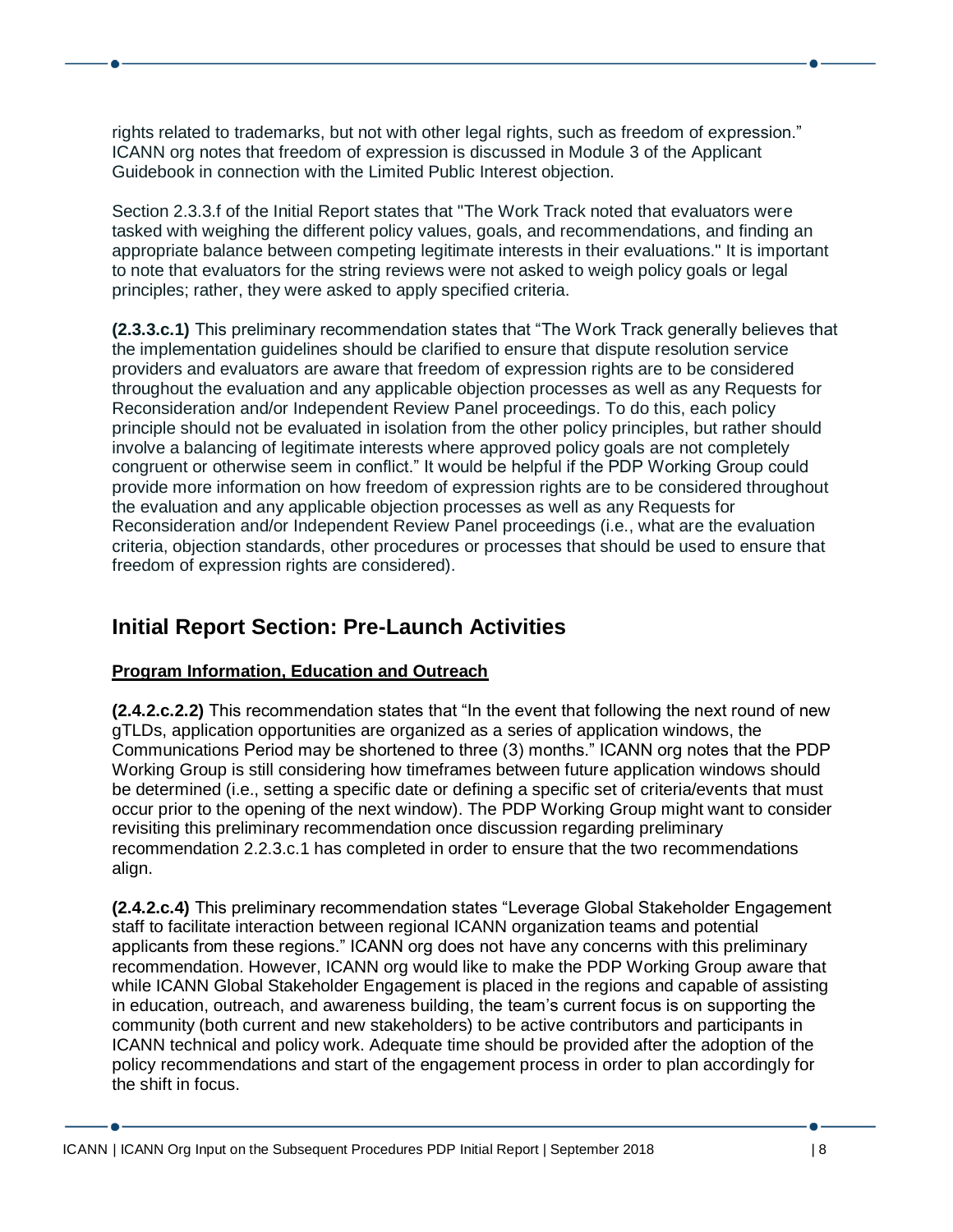**(2.4.2.e.1)** This question asks for "suggestions of criteria or metrics for determining success for any aspects of the new gTLD communications strategy." As the purpose of the communications strategy is to help the program achieve its goals, the PDP Working Group might want to consider defining goals for the overall program (i.e., number or percentage increase in in IDN applications, applications from a particular region, etc.). This would allow ICANN org to focus its communication and outreach efforts to achieve these goals. This would also allow ICANN org to determine what metrics to collect and report on the effectiveness of the communications and outreach efforts.

**(2.4.2.e.2)** This question asks whether the 6-month communication period prior to the 2012 round was too long or too short. One possible approach for determining the length of the communication period could be to identify the steps that a potential applicant would through to make a decision about applying. Such steps may be: become aware of the program, learn out more about it and assess whether it is right for them, and go through internal organizational approval processes or secure community support and funding to apply. Once the steps are determined, the 6 months may be mapped to the steps see if the amount of time allocated to each step is sensible.

## **Communications with Applicants**

Preliminary recommendations 2.4.2.c.5, 2.4.2.c.6, and 2.4.2.c.7 provide what seem to be operational guidance intended to enhance experiences for applicants. It would be helpful if the PDP Working Group could confirm this intent, or state the overall goal/objective that it wants to achieve, where these preliminary recommendations/implementation guidance could possibly serve as non-exhaustive instances. This would then serve as guidance that ICANN org can use to work with the community (i.e., applicants from the previous round) to identify and implement any additional improvements that would achieve the PDP Working Group's goal/objective.

**(2.4.2.c.5)** This preliminary recommendation states "Provide a robust online knowledge base of program information that is easy to search and navigate, updated in a timeline manner, and focused on issues with wide-reaching impact. Offer an opt-in notification service that allows applicants to receive updates about the program and their application in real or near real time." ICANN org anticipates that many of the capabilities currently offered by the New gTLD program microsite, [https://newgtlds.icann.org,](https://newgtlds.icann.org/) would be available for future rounds. This includes access to a knowledge base for current and prospective applicants, and access to public portions of applications. ICANN org also anticipates that communications to applicants with respect to their applications will be provided through a contact management portal or system such as the current [Naming Services Portal.](https://www.icann.org/resources/pages/nsp-registrars-2018-03-26-en)

**(2.4.2.c.6)** This preliminary recommendation states "Display and provide updates in a timely manner on expected response times on the website, so that applicants know when they can expect to receive a reply, as well as information about how applicants can escalate inquiries that remain unresolved." As is the case currently, applicant inquiries will be supported by ICANN's Global Support Center. Respective service level targets for inquiries are published at [https://www.icann.org/resources/pages/metrics-global-support-2015-08-28-en.](https://www.icann.org/resources/pages/metrics-global-support-2015-08-28-en) ICANN org plans to publish anticipated response times, as well as methods for escalation prior to the opening of the next application window.

**(2.4.2.c.7)** This preliminary recommendation states "Facilitate communication between applicants and the ICANN organization by offering real-time customer support using a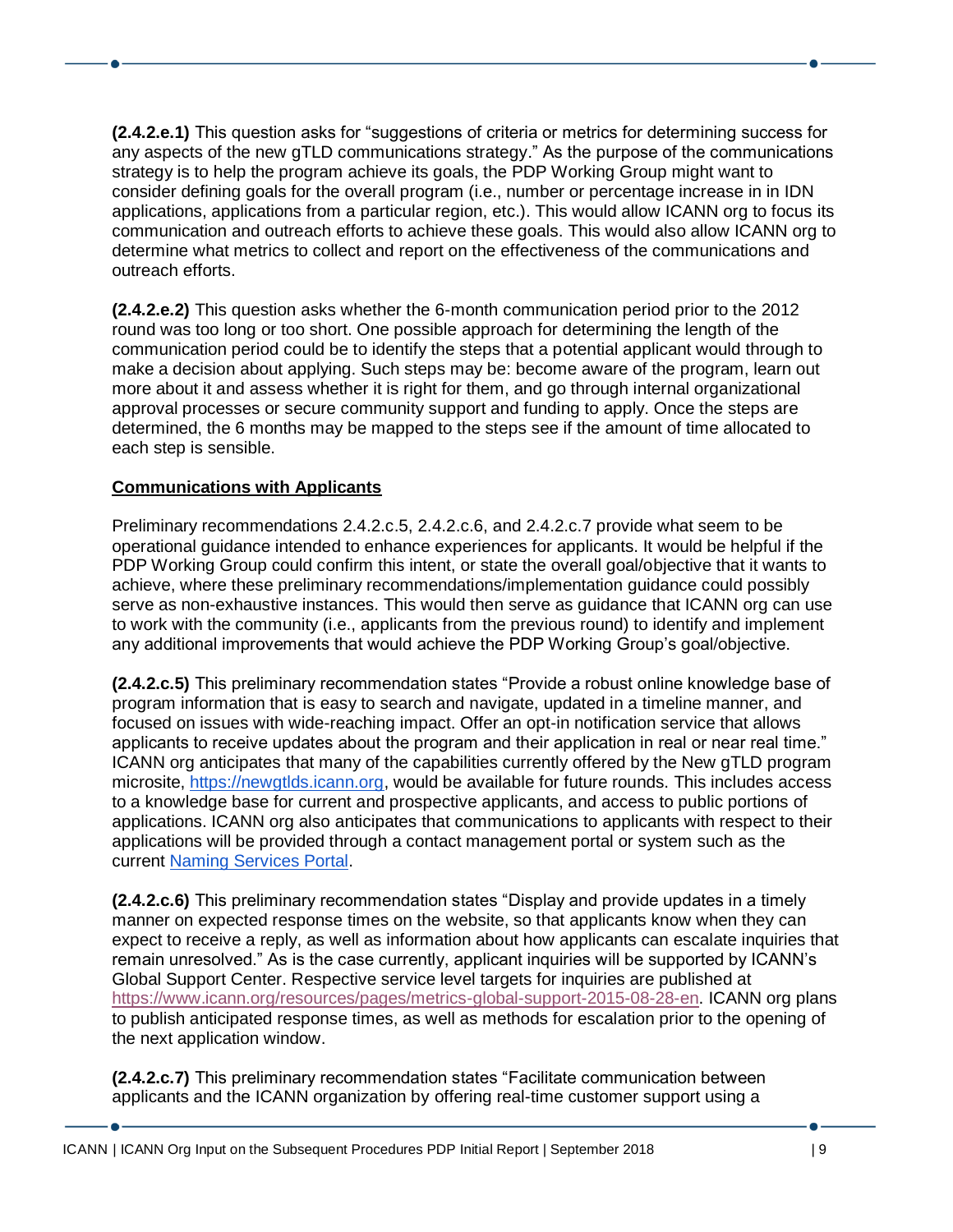telephone "help line," online chat functionality, and other online communication tools." ICANN org anticipates continuing to provide 24x5 phone support that applicants and prospective applicants could utilize for support. However, online chat support would incur significant costs and is currently not planned. It should be noted that many of the inquiries received during the application window and evaluation periods of the 2012 round were quite complex and required significant consideration by ICANN org to provide a fulsome response. Online chat would have very limited benefit for these inquiries.

## **Systems**

**(2.4.3.c.4)** This preliminary recommendation states that "In the event of a security breach, ICANN should immediately notify all impacted parties." ICANN org would like to make the PDP Working Group aware of the ICANN Organization's Cybersecurity Transparency Guidelines and Coordinated Vulnerability Disclosure Reporting at ICANN available at [https://www.icann.org/cybersecurityincidentlog,](https://www.icann.org/cybersecurityincidentlog) which governs how ICANN org discloses major security vulnerabilities and resulting incidents that cause significant risk to the security of ICANN's systems, or to the rights and interests of data subjects, or otherwise require disclosure under applicable legal requirements.

**(2.4.3.c.9, 2.4.3.c.12, 2.4.3.c.14, and 2.4.3.c.15)** ICANN org understands that these preliminary recommendations are intended to make the application system more user-friendly to applicants. However, ICANN org would like to flag for the PDP Working Group that these recommendations would result in added complexity, cost, and time to the implementation of the system.

**(2.4.3.c.16)** This preliminary recommendation suggests that "The systems should provide clearly defined contacts within the ICANN organization for particular types of questions." ICANN org assumes that this question is in reference to the ICANN Global Support Center (GSC) resources. If this assumption is correct, it should be noted that the GSC as a department represents the contact point for the organization.

## **Initial Report Section: Application Submission**

#### **Application Fees**

**(2.5.1.c.3)** With regard to the preliminary recommendation on application fee floor, ICANN org looks forward to receiving guidance from the community as to what the fee floor amount should be, or criteria by which it is established, as well as any thoughts on ongoing reviews of that fee floor amount.

Section 2.5.1.f of the Initial Report makes reference to documentation related to the process used in setting the fee in the 2012 application fee and a "75 steps used to establish the application fee amount" being unavailable. ICANN org is not aware of any "75 steps" document and is unclear about what "documentation related to the process used in setting fee in the 2012 round is being referenced in this section. It would be helpful if the PDP Working Group could clarify.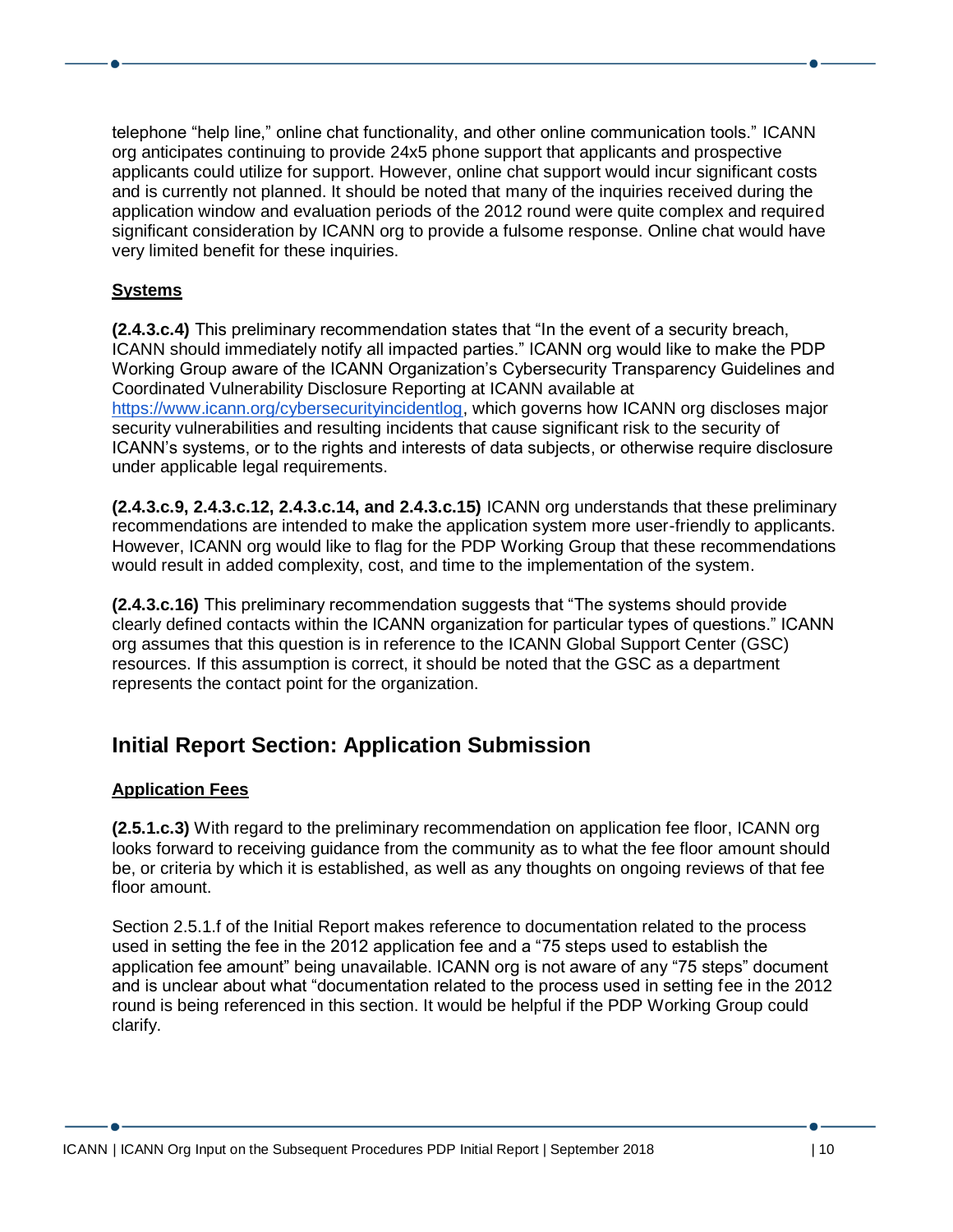## **Variable Fees**

**(2.5.2.c.1)** This preliminary recommendation suggests that "all applications should incur the same base application fee amount regardless of the type of application or the number of applications that the same applicant submits. This would not preclude the possibility of additional fees in certain circumstances, as was the case in the 2012 round of the program (e.g., objections, Registry Service Evaluation Process, etc.)." It would be helpful if the PDP Working Group could clarify if the suggestion that "all applications should incur the same base application fee amount" extends to scenarios beyond "type of application or number of applications." For example, would an applicant proposing to use a pre-approved RSP pay the same application fee as one who proposes to operate its own back-end registry functions and thus requiring technical evaluation?

## **Applicant Support**

Preliminary recommendations 2.5.4.c1 through 2.5.4.c.9 provide many implementation guidance oriented suggestions for the Applicant Support Program. To align this implementation guidance during implementation and to ensure that the implementation of the Applicant Support Program achieves its intended goal/objective, it would be helpful if the PDP Working Group could provide the overall goal and objective of the program. For example, is the overall goal of the Applicant Support Program to lower the financial barrier for applying for a gTLD, or for operating a gTLD? How should risk of registry failure due to financial issues be addressed and by whom? How does the Applicant Support Program support the goals of the new gTLD Program?

**(2.5.4.c.1 and 2.5.4.c.2)** Preliminary recommendation 2.5.4.c.1 suggests that "Applicant Support should continue to be open to applicants regardless of their location so long as they meet the other criteria." However, preliminary recommendation 2.5.4.c.2 suggests that geographic outreach should target not only the Global South but also the "middle applicant" and defines "middle applicant" as "struggling regions that are further along in their development compared to underserved or underdeveloped regions." If location is no longer a criteria for qualifying to the Applicant Support program, then it is unclear how preliminary recommendation 2.5.4.c.2 aligns with preliminary recommendation 2.5.4.c.1. To ensure that the Applicant Support Program is designed to meet its intended purpose, appropriate outreach and awareness building is done to support it, and relevant metrics are collected to measure the success of the program, the PDP Working Group might want to consider defining the goals and key success factors for the program, which would then guide the implementation and operational activities to support those goals. For example, if the goal of the program to encourage and assist new entrants regardless of geographic location, then outreach and awareness raising would be done globally and geographic criteria would be removed from evaluation, whereas if the goal of the program is to have more gTLD operators in the Global South, then outreach and awareness raising efforts would be targeted in the Global South.

**(2.5.4.c.3)** The rule that candidates for the Applicant Support Program who are "disqualified" (i.e. do not meet the threshold criteria of the program) are excluded from the program was put in place in the 2012 round after extensive community discussion as a mechanism to prevent gaming. If there are no penalties or other mechanisms to prevent gaming, there would be no barrier for applicants to apply through the Application Support Program for the chance of qualifying. Given this and recommendation 2.5.4.c.1, which removes the geographic location criteria, it is probable that there would be a large number of applications for applicant support.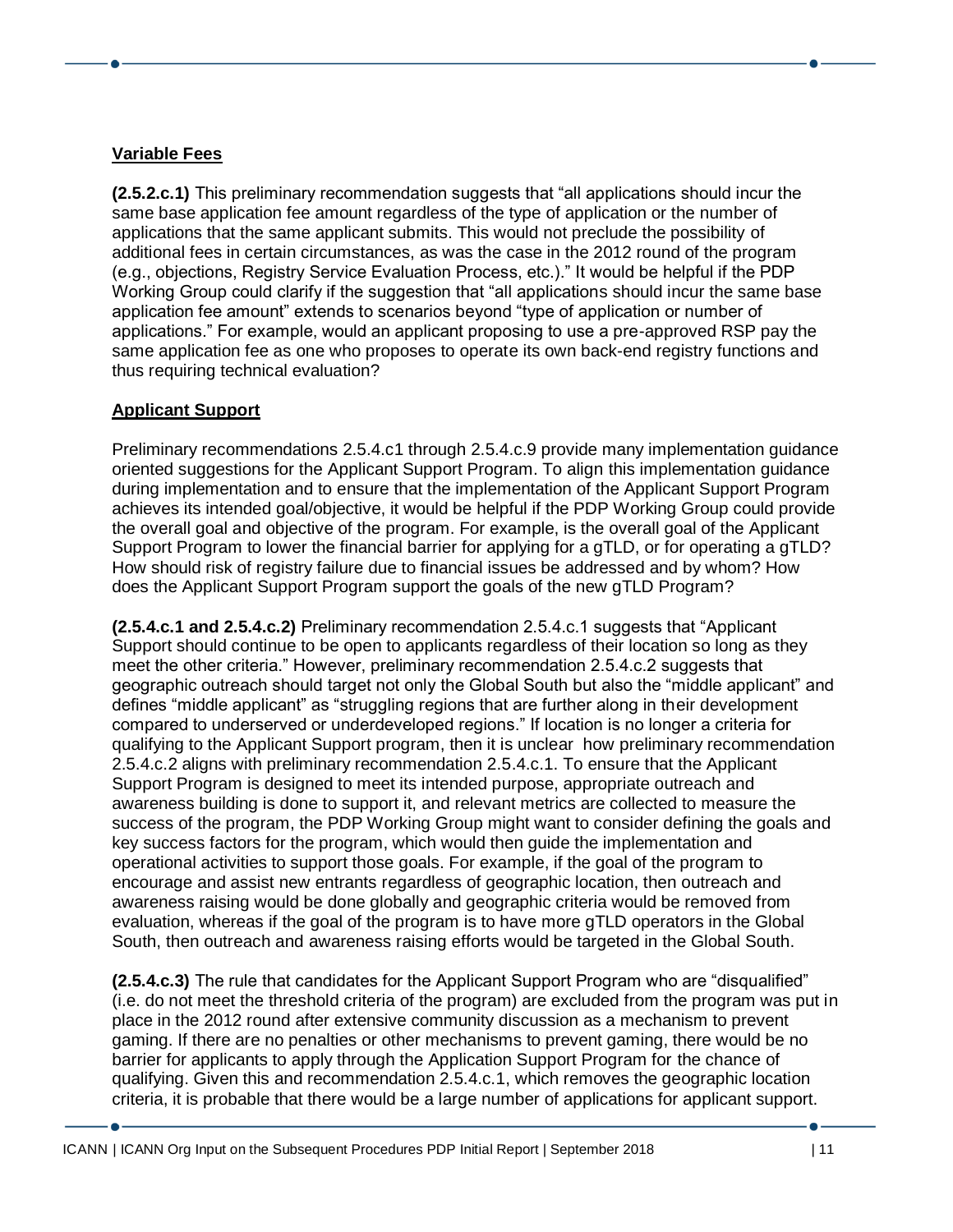The PDP Working Group might want to consider the impact on program costs to process applications and to fund applicants who do qualify, as well as the impact on program timelines due to this likely increase in the number of applicant support applications.

**(2.5.4.c.4, 2.5.4.c.5, and 2.5.4.c.6)** These preliminary recommendations provide detailed guidance on how awareness raising activities should be done, and how support for applicants and potential applicants of the Applicant Support Program should be provided. ICANN org does not have any issues or concerns with these preliminary recommendations, in fact regarding preliminary recommendation 2.5.4.c.4, which suggests that "ICANN should improve the awareness of the ASP by engaging with other ICANN communities and other suitable partners that include, but not limited to, focus on technology and communication industries, especially in underserved regions," ICANN Global Stakeholder Engagement team currently works closely with ICANN Global Domains Division to raise awareness about Universal Acceptance, IDNs and generic TLD issues. Such close collaboration between ICANN Global Stakeholder Engagement and Global Domains Division will continue to deliver on community expectations for a subsequent round. In order to ensure that efforts and resources on engagement and support are spent appropriately, it would be helpful if the PDP Working Group could provide clearly defined goals for the Applicant Support Program. Similar to the example provided above, if the goal of the program to encourage and assist new entrants regardless of geographic location, then the engagement activities with partners and communities to raise awareness and support potential applicants would be done globally, whereas if the goal of the program is to have more gTLD operators in "underserved regions," then outreach and engagement activities would be targeted in the "underserved regions."

In its continued discussion on this topic, the PDP Working Group should note that mentorship on the management, operational and technical aspects of running a registry does not guarantee success, and those providing the mentoring, including ICANN if that is the adopted recommendation, should not be held accountable and responsible for the registry operator's failure.

Section 2.5.4.f of the Initial Report states "It has been noted that there was no outreach for the New gTLD Program in developing countries in general, not just for ASP. ICANN org would like to make the PDP Working Group aware of the Communications section of the [Program](https://www.icann.org/en/system/files/files/program-review-29jan16-en.pdf)  [Implementation Review Report,](https://www.icann.org/en/system/files/files/program-review-29jan16-en.pdf) which provides data on outreach activities in the 5 ICANN regions. To assess the effectiveness of the outreach efforts, it would be helpful if the PDP Working Group could provide goals and key success factors for the Applicant Support Program so that efforts could be targeted appropriately and relevant metrics be collected.

**(2.5.4.c.7)** This preliminary recommendation states "financial support should go beyond the application fee, such as including application writing fees, related attorney fees, and ICANN registry-level fees." As mentioned above, it would be helpful if the PDP Working Group could provide clearly defined goals and success factors for the Applicant Support Program, and how this preliminary recommendation would help support those goals. While lowering the financial hurdle for applicants could encourage new entrants, extending the financial support to all aspects of applying for a gTLD as well as to cover the annual ICANN fees would create a situation where ICANN org would be funding a large number of applicants in the program as well as eventual registry operators. This could also create a negative perception of the program and raise the question of ICANN org's role in the management of the DNS. The PDP Working Group might want to consider whether the goal of the Applicant Support Program is to lower the bar for new entrants, or to completely remove the bar, and how they align with ICANN's primary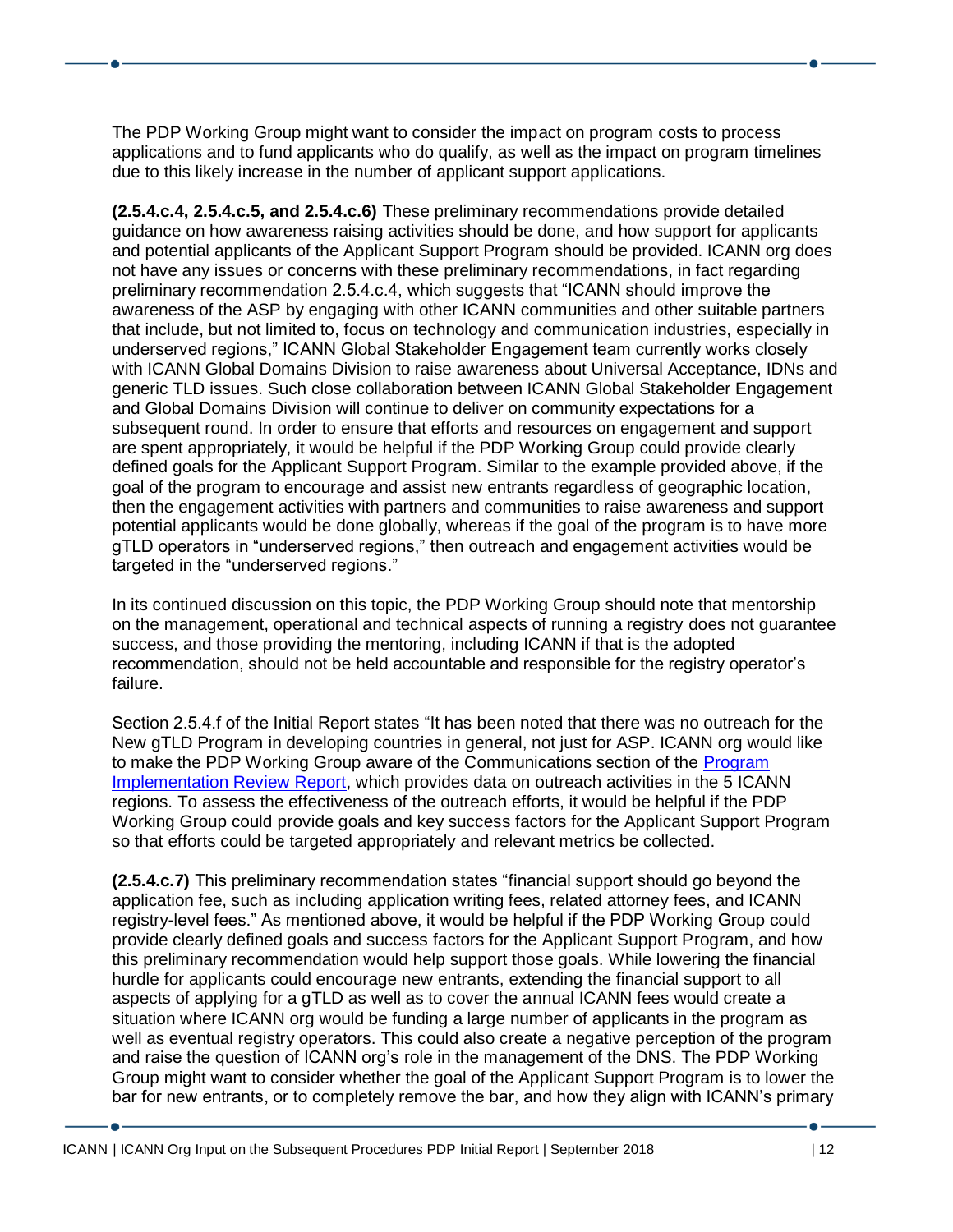mission, which is to ensure the security and stability of the DNS. The PDP Working Group might also want to consider how this recommendation aligns with ICANN Bylaws Section 2.2, which states "ICANN shall not act as a Domain Name System Registry or Registrar or Internet Protocol Address Registry in competition with entities affected by the policies of ICANN."

To inform the PDP Working Group's continued discussion on this topic, ICANN org would like to make the PDP Working Group aware of ICANN org's [response](https://community.icann.org/display/CWGONGAP/Additional+Questions+and+Responses+-+30+July+2018?preview=/90770179/90773177/CCWG-AP%20Questions%20for%20ICANN%20org%20-%20XC2%20and%20SE2.docx) to question #10 from the CCWG-Auction Proceeds, dated 30 July 2018. This particular question from the CCWG-Auction Proceeds is regarding whether the ICANN organization or a constituent part thereof, such as an SO or AC can be an applicant for the auction proceeds. This discussion may provide useful information to the PDP Working Group as it continues to review the Applicant Support Program and develop recommendations.

## **Terms and Conditions**

**(2.5.5.c.2)** This preliminary recommendation states that "Unless required under specific law or the ICANN Bylaws, ICANN should only be permitted to reject an application if done so in accordance with the Terms and Conditions of the Applicant Guidebook." ICANN org understands the intention of this preliminary recommendation to be that ICANN org should only be permitted to reject an application in accordance with the Terms and Conditions of the Applicant Guidebook, which is within the law and ICANN Bylaws. If this is the correct understanding, the PDP Working Group might want to consider revising the wording of the recommendation for clarity.

**(2.5.5.c.5)** This preliminary recommendation in part states that "to the extent that substantive changes are made to the Applicant Guidebook or program processes, applicants should be allowed some type of recourse, including if applicable, the right to withdraw an application from ICANN's consideration in exchange for a refund." It would be helpful if the PDP Working Group could clarify if the refund referenced in this preliminary recommendation is in accordance to a refund schedule of the program, or if this is in reference to a full refund.

# **Initial Report Section: Application Processing**

## **Application Queuing**

**(2.6.1.c.4)** This preliminary recommendation states that "If an applicant has more than one application, they may choose which of their applications to assign to each priority number received within their portfolio of applications." ICANN org would like to flag that this preliminary recommendation may result in unintended and undesirable outcomes that the PDP Working Group might want to consider. For example, allowing for applicants to "choose which of their applications to assign to each priority number received within their portfolio of applications" could create a secondary market for priority numbers, such as in the case where a consultant is the applying entity on behalf of multiple clients. It would also be helpful if the PDP Working Group could clarify what is meant by "portfolio of applications" (i.e., is the applicant legal entity used to determine the make-up of portfolios, or are all applications that fall under a parent company considered a portfolio). Additionally, it would be helpful to understand the length of time each applicant has to assign the priority numbers to the application as ICANN org would like to note that this may cause some disruption to the application processing.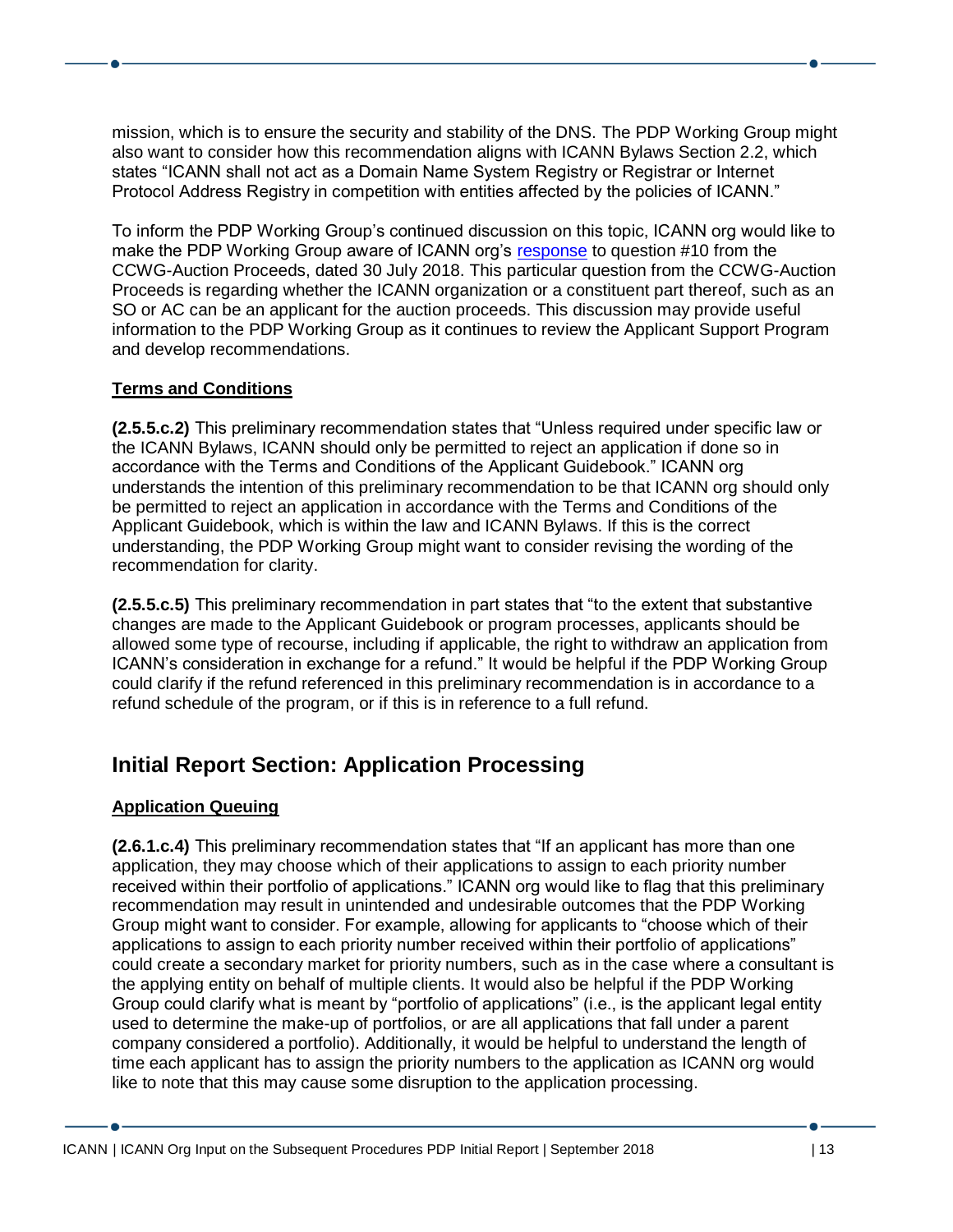**(2.6.1.c.6)** This preliminary recommendation states "All applications submitted in the next round (regardless whether delegated or not) must have priority over applications submitted in any subsequent rounds/application windows even if the evaluation periods overlap." It would be helpful if the PDP Working Group could clarify what is meant by "must have priority over applications submitted in any subsequent rounds/application windows." For example must all applications in a current round complete contracting prior to any application in a subsequent round being able to sign a Registry Agreement? In further deliberations on this topic, it should be noted that priority number is also used in other program phases to prioritize applications (i.e., contracting and RST).

# **Initial Report Section: Application Evaluation/Criteria**

## **Registrant Protections**

**(2.7.2.c.2)** This preliminary recommendation states "Single registrant TLDs (including those under Specification 13) should be exempt from EBERO requirements." It should be noted that the definition of .Brand TLDs in Specification 13 includes Affiliates of the Registry Operator. As such, it would be helpful if the PDP Working Group could clarify whether the EBERO exemption suggested in this preliminary recommendation is intended to apply only to single registrant TLDs, or if the exemption is extended to all Registry Operators with Specification 13, some of whom may not be single registrants.

**(2.7.2.c.3)** This preliminary recommendation states "Continue to allow publicly traded companies to be exempt from background screening requirements as they undergo extensive similar screenings, and extend the exemption to officers, directors, material shareholders, etc. of these companies." Based on experience from the 2012 round, in some cases, some issues were uncovered in the background screening of a publicly traded company as well as its officers/directors/shareholders. The PDP Working Group might want to take this into consideration, and discuss whether there should be some flexibility to allow ICANN org to address any such issues that might arise with applicants (as was done in the 2012 round). Additionally, given the large number of change requests on Question 11 from the 2012 round, considerations should be given to whether background screening should be performed during Initial Evaluation or at Contracting.

## **String Similarity**

**(2.7.4.c.1)** This preliminary recommendation addresses string similarity evaluation and suggests "[p]rohibiting plurals and singulars of the same word within the same language/script." The preliminary recommendation further went on to require "[u]sing a dictionary to determine the singular and plural version of the string for the specific language." The requirement to use a dictionary to determine singular/plural form of a word limits the singular/plural determination to a single language, and not script. It would be helpful if the PDP Working Group could provide clarification.

Regarding the suggestion to use a dictionary to determine the singular/plural form of a word, it should be noted that a word may be identical in many languages, but generate different plural forms in each of the languages. For example, 'kitab' is 'book' in Arabic, Persian, Urdu, and many other languages, but the plural form of the word is different in each of the languages. It should also be noted that in many languages, reduplication is used as a means to make words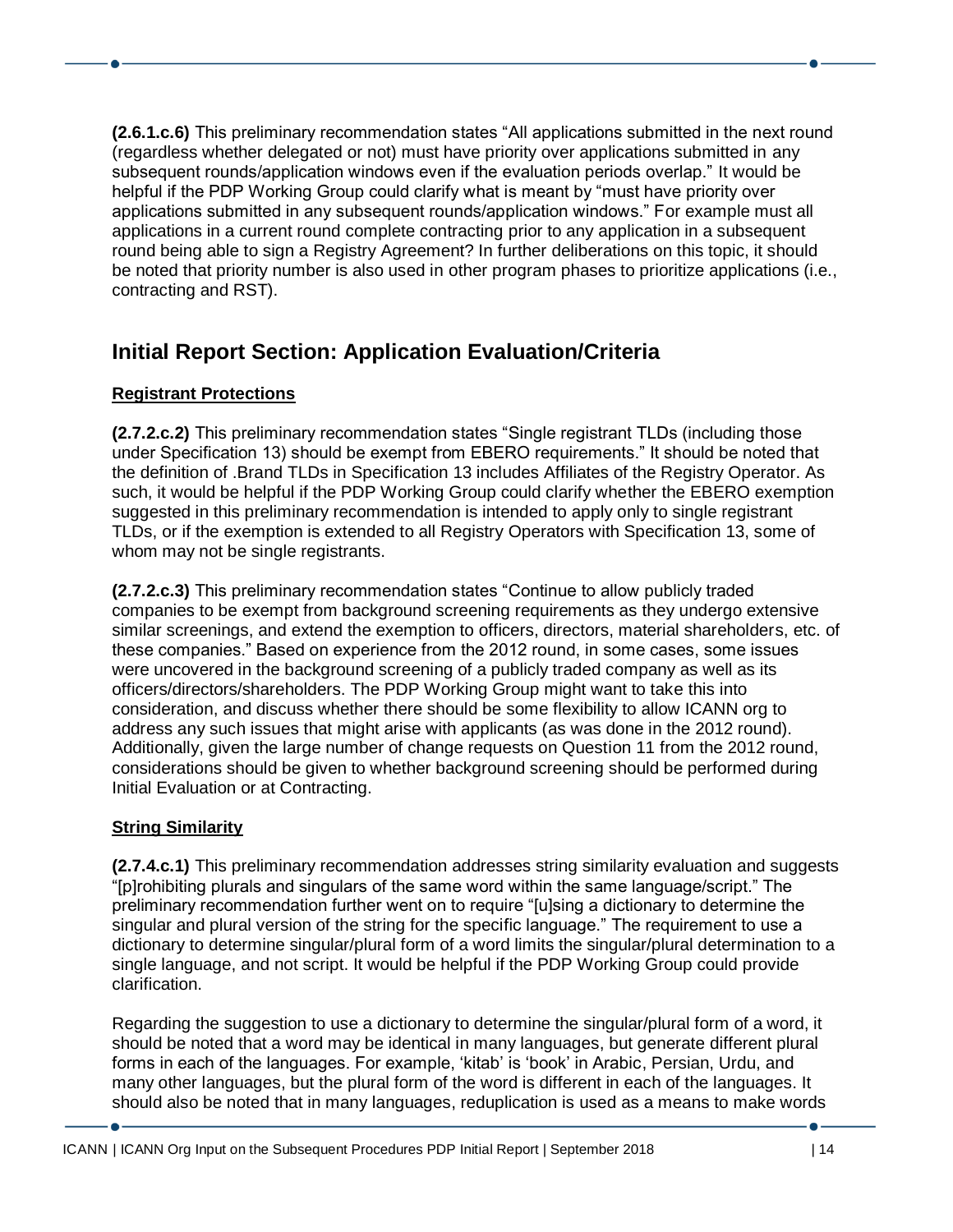plural where the word is repeated to make its plural form instead of adding a suffix like 's'. Additionally, some of these plural forming reduplications also make morpho-phonological changes, which means that the surface form is not just the word repeated by itself but slightly different. Even if the assessment of plural is limited to non-reduplication, it should be noted that pluralization is not limited to just suffixation, but can also include infixes (e.g., in Arabic, KiTaB (sg.) à KuTB (pl.). Further, as the context of TLDs is generally not known when in use by the end-user, limiting the confusability assessment to a single language (and language-based dictionary) may provide a limited context for confusability. The PDP Working might want to consider whether the contention set should be expanded to the languages of the users rather than the language identified by the applicant. This, of course, would make the confusability analysis very broad, which should be factored into the consideration.

To inform the PDP Working Group's continued discussion on this topic, it should be noted that number is only one of a few different ways a word can be inflected in a language. Across languages of the world, there are many other ways a word may be inflected such as gender (e.g., gato and gata in Spanish), person (e.g., mange and manges in French), respect (e.g., manges and mangez in French), tense (e.g., walk and walked), and others. The PDP Working might want to consider whether to expand the confusability assessment to other forms of inflection as well.

An additional consideration is that as strings are frequently labels and not words in a language, the PDP Working Group might also want to consider how the rules in this preliminary recommendation may be applied to labels that are not words in a language.

For clarity, the PDP Working Group might want to consider sub-categorizing different forms of string similarity evaluation. For example, defining a separate sub-category of "grammatical similarity" that would include number (singular/plural) and any other grammatical similarity that the PDP Working Group wishes to include such as gender, person, etc., in addition to and separate from the "visual similarity" analysis.

It may also be important to clarify the difference between variant labels and similar labels and that in cases where variant labels are also similar labels, that the variant relationship takes precedence. Variant labels are defined by the community through the Root Zone Label Generation Rules. This would especially need to be addressed for the (less intuitive) crossscript variant labels. For some additional discussion, see Section 9 of the report on [Rationale for](https://www.icann.org/en/system/files/files/idn-variant-tld-rationale-lgr-25jul18-en.pdf)  [RZ-LGR](https://www.icann.org/en/system/files/files/idn-variant-tld-rationale-lgr-25jul18-en.pdf) recently published for [public comment.](https://www.icann.org/public-comments/managing-idn-variant-tlds-2018-07-25-en)

For the string similarity discussion, the PDP Working Group may also consider string similarity in the context of IDN variant TLDs, vis-a-vis string contention. For example, if two strings are similar and variants, they may not require contention resolution if applied for by the same applicant as variant TLDs, once IDN variant TLDs are allowed to be delegated. There is discussion on this area in Section 3.7 of the report o[n](https://www.icann.org/en/system/files/files/idn-variant-tld-recommendations-analysis-25jul18-en.pdf) [Recommendations and Analysis](https://www.icann.org/en/system/files/files/idn-variant-tld-recommendations-analysis-25jul18-en.pdf) in the recently released documents on IDN Variant TLD Implementation for [public comment.](https://www.icann.org/public-comments/managing-idn-variant-tlds-2018-07-25-en)

Regarding the intersection between string similarity evaluation and string confusion objection, it should be noted that string similarity evaluation is limited in scope (visual similarity in the 2012 round) while the standards for string confusion objection are much broader to include other forms of confusability such as meaning, auditory, etc. Due to the differing scopes, it is possible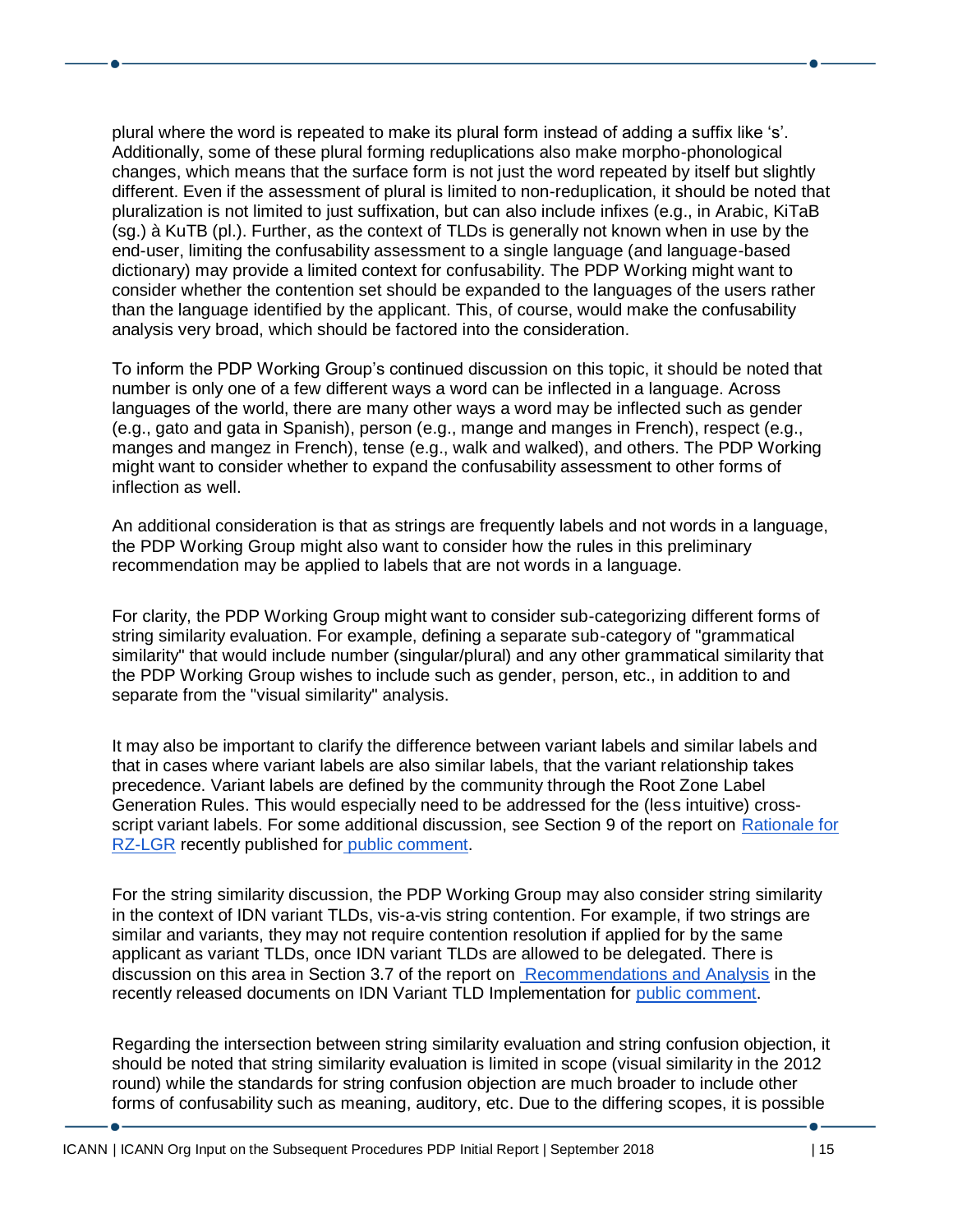that other forms of confusability would emerge through a string confusion objection determination that would be out of scope of the string similarity evaluation.

**(2.7.4.c.3)** In the 2012 round, the only mechanism provided for an application to terminate from the program is for the applicant to withdraw the application. This created situations where an application was deemed "not approved" or "will not proceed," but was not withdrawn by the applicant. If the only mechanism for an application to terminate from a round is through withdrawal by the applicant, applicants could game the system by not withdrawing their applications so that the gTLD is not available to be applied for in the next round, or so that a subsequent round could not open (if the criteria for opening of subsequent rounds is based on delegation or withdrawal of all applications from a previous round). To this point, it would also be helpful if the PDP Working Group could provide clarification as to what "still being processed from a previous application opportunity" means, as well as provide guidance on how applications may be terminated from a round.

## **IDNs**

**(2.7.5.c.2)** This preliminary recommendation states that there is "General agreement that compliance with Root Zone Label Generation Rules should be required for the generation of IDN TLDs and valid variants labels." ICANN org would like to make the PDP Working Group aware of the questions being raised by the RZ-LGR Study group (e.g., role of DNS Stability panel after using RZ-LGR filter, dealing with scripts not integrated in RZ-LGR at the time of the application, etc.) at [https://www.icann.org/public-comments/technical-rz-lgr-2018-08-02-en.](https://www.icann.org/public-comments/technical-rz-lgr-2018-08-02-en) The PDP Working might want to consider these questions as well as their answers, and how to integrate recommendations from the RZ-LGR Study group into its ongoing deliberations on this topic.

Additionally, the preliminary recommendation suggests the RZ-LGR will be used for determining the valid IDN TLD labels as well as their variant labels. The PDP Working Group might want to consider clarifying that the RZ-LGR will also be used for determining the disposition of the variant labels (whether a variant label is blocked or allocatable).

**(2.7.5.c.3)** This preliminary recommendation states that there is "General agreement that "1- Unicode character gTLDs may be allowed for script/language combinations where a character is an ideograph (or ideogram) and do not introduce confusions risks."

To inform the PDP Working Group's continued deliberations on this topic, it should be noted that the use of "1-Unicode character" is ambiguous in capturing what is intended. SSAC notes in SAC052 that "The term "single character" is easier to define for some scripts than for others. In particular, it does not correspond to "one Unicode code point," as glyphs that would be recognized by users as "single characters" can arise from sequences of one or more Unicode code points." As such, the PDP Working Group might want to consider aligning its recommendation with SAC052.

Further, it should be noted that ideographs may be used in many scripts. It may be useful to list the scripts in scope or the process to determine if a particular script is in scope for considering ideographic characters. It would also be useful if the PDP Working Group can explicitly point to relevant SSAC documents and also any particular sections which should be applicable to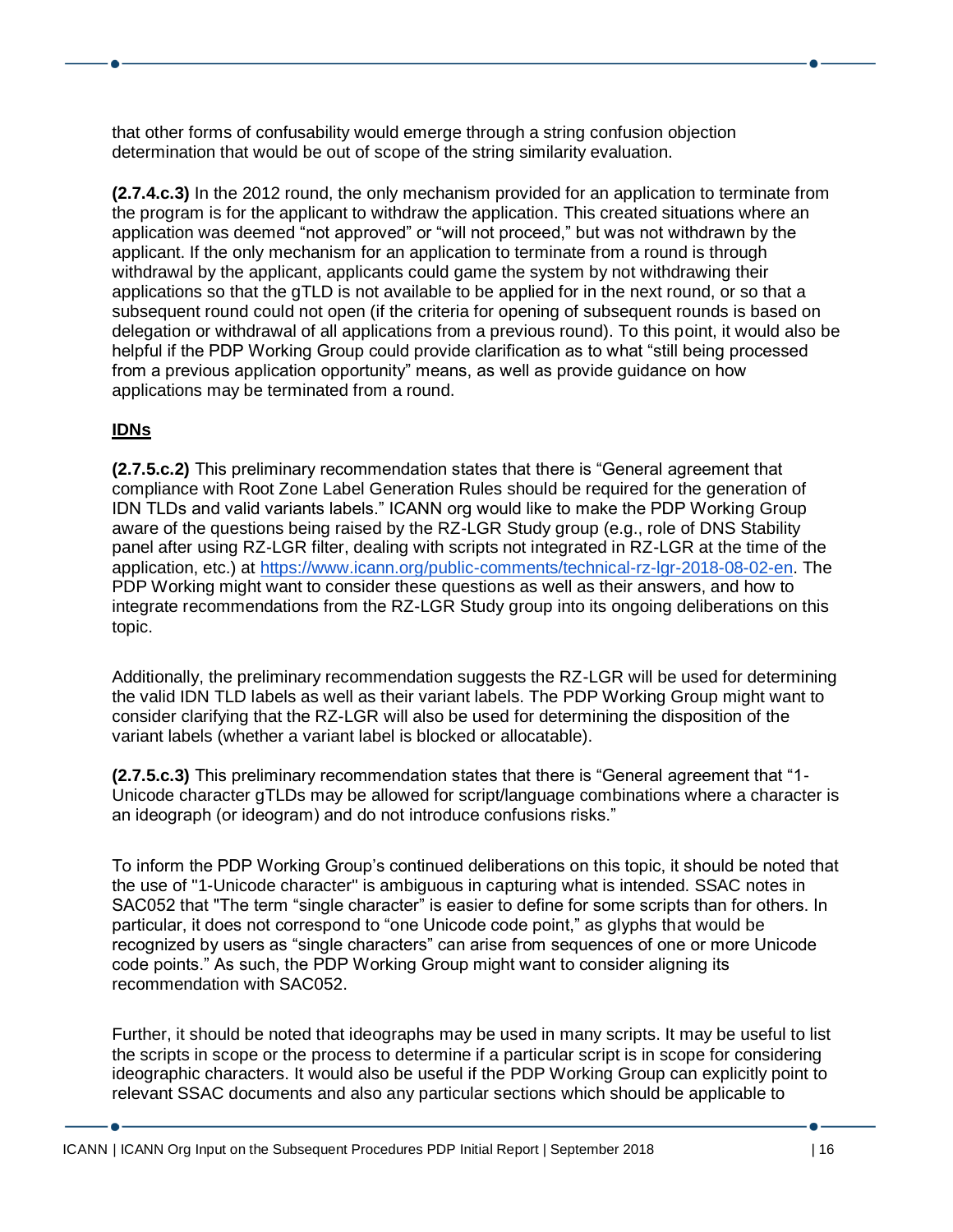determine any additional constraints (e.g., the proposed guidelines in Section 6, item 6 of SAC052).

**(2.7.5.c.4)** This preliminary recommendation suggests that "compliance with IDNA2008 (RFCs 5890-5895) or its successor(s) and applicable Root Zone Label Generation Rules (RZ-LGR, RZ-LGR-2, and any future RZ-LGR rules sets) be automated for future applicants." While checking against IDNA2008 and RZ-LGR can be automated, some manual process may be required if there are additional technical requirements. It should be noted that this is a topic in the [Study on](https://www.icann.org/public-comments/technical-rz-lgr-2018-08-02-en)  [Technical Use of Root Zone Label Generation Rules,](https://www.icann.org/public-comments/technical-rz-lgr-2018-08-02-en) which is currently underway.

**(2.7.5.c.5)** This preliminary recommendation states that there is general agreement that if an applicant is compliant with IDNA2008 (RFCs 5890-5895) or its successor(s) and applicable LGRs for the scripts it intends to support, Pre-Delegation Testing should be unnecessary for the relevant scripts." It should be noted that the IDNA2008 standard poses some constraints and itself suggests that it is a baseline measure (necessary but may not be sufficient) and therefore additional constraints should be imposed by the registries. For example, some additional constraints are identified by the IDN Guidelines for the second level labels. Pre-Delegation Testing (PDT) allows for checking for the constraints put by IDNA2008 and additional guidelines (e.g., by reviewing the proposed IDN tables for the second level labels), which is needed to ensure secure and stable implementation of the IDNs.

**(2.7.5.c.6)** This preliminary recommendation states that "IDN gTLDs deemed to be variants of already existing or applied for TLDs will be allowed provided: (1) they have the same registry operator implementing, by force of written agreement, a policy of cross-variant TLD bundling and (2) The applicable RZ-LGR is already available at the time of application submission." ICANN org would like to make the PDP Working Group aware of the detailed analysis on IDN Variant TLDs posted at [https://www.icann.org/public-comments/managing-idn-variant-tlds-2018-](https://www.icann.org/public-comments/managing-idn-variant-tlds-2018-07-25-en) [07-25-en](https://www.icann.org/public-comments/managing-idn-variant-tlds-2018-07-25-en) and the ten recommendations suggested for adoption. ICANN org encourages the PDP Working Group to consider and provide feedback on these recommendations, including any proposed solutions for implementing IDN variant TLDs in subsequent procedures.

#### **Security and Stability**

**(2.7.6.c.1)** This preliminary recommendation suggests algorithmic checking of TLDs against root zone LGRs and ASCII string requirements. From a system development perspective, automation could be built into the application system to check applied-for gTLDs against specific lists, such as the Reserved Names list, ISO-3166 list, and the Root Zone LGR. Some level of algorithmic checking of applied-for gTLDs is also possible. The availability of deterministic list of labels and whether the RZ-LGR is defined for the scripts of these labels would determine the complexity of the implementation of algorithmic checks.

**(2.7.6.c.2)** This preliminary recommendation states "For root zone scaling, the Work Track generally supports raising the delegation limit, but also agrees that ICANN should further develop root zone monitoring functionality and early warning systems as recommended by the SSAC, the RSSAC and the technical community." ICANN Office of the Chief Technology Officer is researching the design of an "early warning system" that could monitor several aspects of the root server system. It is possible, though not assured, that such a system could monitor for possible signs of stress on various aspects of the root server system that could result from increased size of the root zone. It is important to emphasize that this research is in a very early, exploratory stage, and the design of any possible "early warning system", as well as its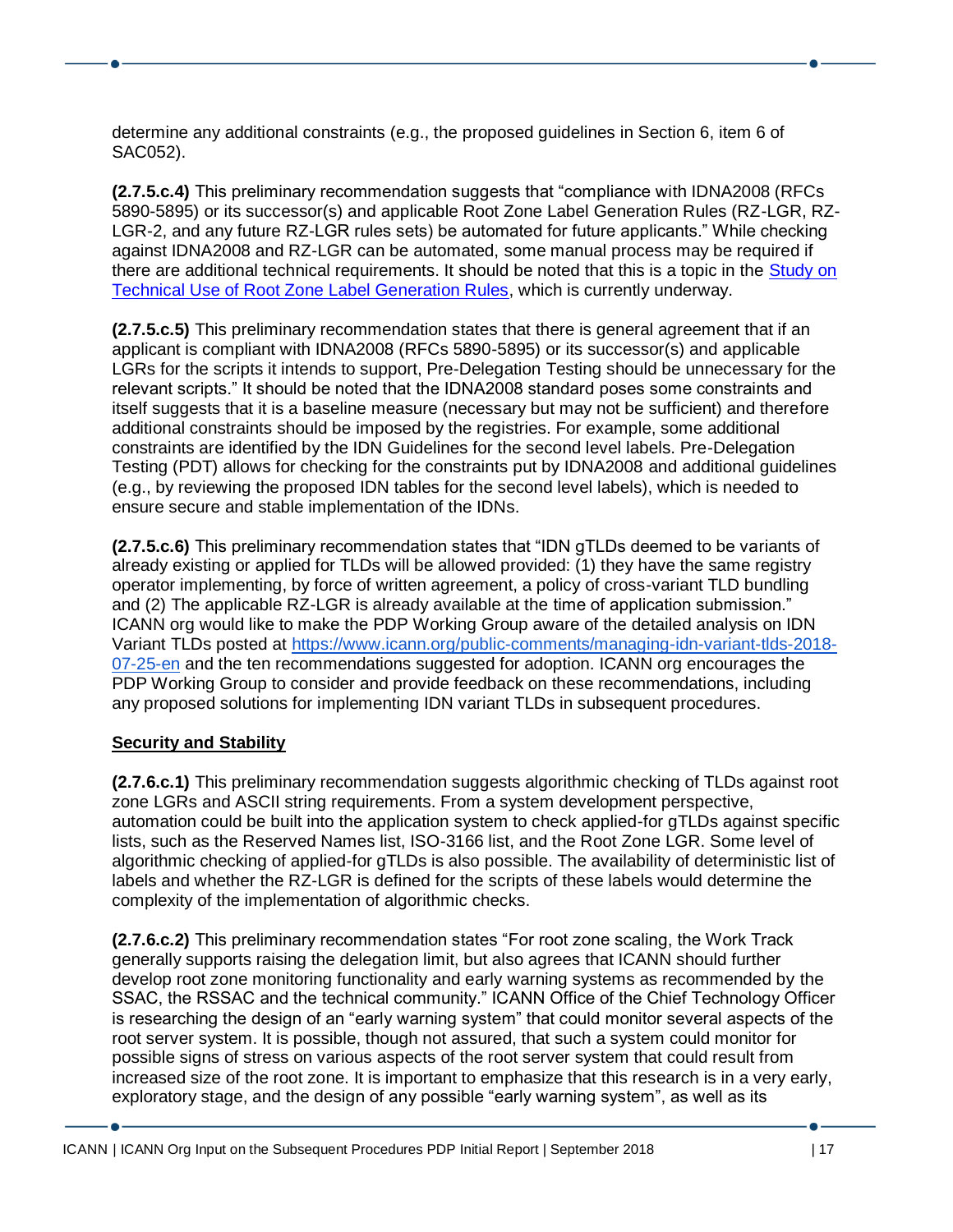capabilities, are still unknown. ICANN org would like to also remind the PDP Working Group of our comments on this topic in the 24 January 2018 [letter](https://www.icann.org/en/system/files/correspondence/conrad-atallah-to-neuman-langdon-orr-24jan18-en.pdf) from Akram Atallah and David Conrad to the Chairs of this PDP Working Group.

## **Applicant Reviews: Technical/Operational, Financial & Registry Services**

**(2.7.7.c.1)** This preliminary recommendation suggests publishing clarifying questions and responses to public questions of the application "during the procedure." From a program operations perspective, it is feasible to publish clarifying questions and responses to public questions of the applications. However, there are implications that the PDP Working Group might want to further discuss and consider prior to finalizing the recommendations.

In the 2012 round, technical evaluation was performed in tandem with the financial evaluation as the two are inter-related (i.e., Is the proposed technical infrastructure adequate to support the estimated registration volume provided in the financial portion of the application?). As such, clarifying questions for public parts of the application could reference information in confidential parts of the application. This may no longer be a consideration as the preliminary recommendation 2.7.7.c.13 suggests that the responses to the revised financial questions be publicly posted. However, should the PDP Working Group alter preliminary recommendation 2.7.7.c.13 based on community input from the public comment period, the PDP Working Group may want to consider this potential implication.

It would also be helpful if the PDP Working Group could clarify what is meant by "during the procedure." If this is intended to mean as they are issued to the applicant, an additional implication to consider is that doing so would provide applicants with larger priority numbers with an advantage of having the "answers" available to them, making the evaluation less meaningful. This would then create a disadvantage for applicants that have smaller priority numbers who would have to put in the initial effort to formulate a response to the clarifying question that could then be leveraged by others.

## **Technical/Operational Evaluation**

**(2.7.7.c.7)** This preliminary recommendation states "Do not require a full IT/Operations security policy from applicants." ICANN org does not have any issues/concerns with this preliminary recommendation from a technical or operational perspective. However, ICANN org encourages the PDP Working Group to consider this recommendation in the context of ICANN's mission to "ensure the stable and secure operation of the Internet's unique identifier systems."

**(2.7.7.c.11)** This preliminary recommendation states "To the extent that it is determined that a Continued Operations Instrument will be required, it should not be part of the Financial Evaluation, but rather should only be required at the time of executing a Registry Agreement." Section 2.7.7.f of the Initial Report does not indicate any discussions relating to the implementation of the Continued Operations Instrument in the form of Standby Letters of Credit and Escrow Agreements. It would be helpful if the PDP Working Group could discuss the challenges associated with the use of Standby Letters of Credits (as discussed in the [ICANN](https://www.icann.org/en/system/files/files/program-review-29jan16-en.pdf)  [Program Implementation Review Report\)](https://www.icann.org/en/system/files/files/program-review-29jan16-en.pdf), and provide guidance.

**(2.7.7.c.12)** This preliminary recommendation states that "The goals of a financial evaluation are for the applicant to demonstrate financial wherewithal and assure long-term survivability of the registry." The preliminary recommendation further suggests that the demonstration of financial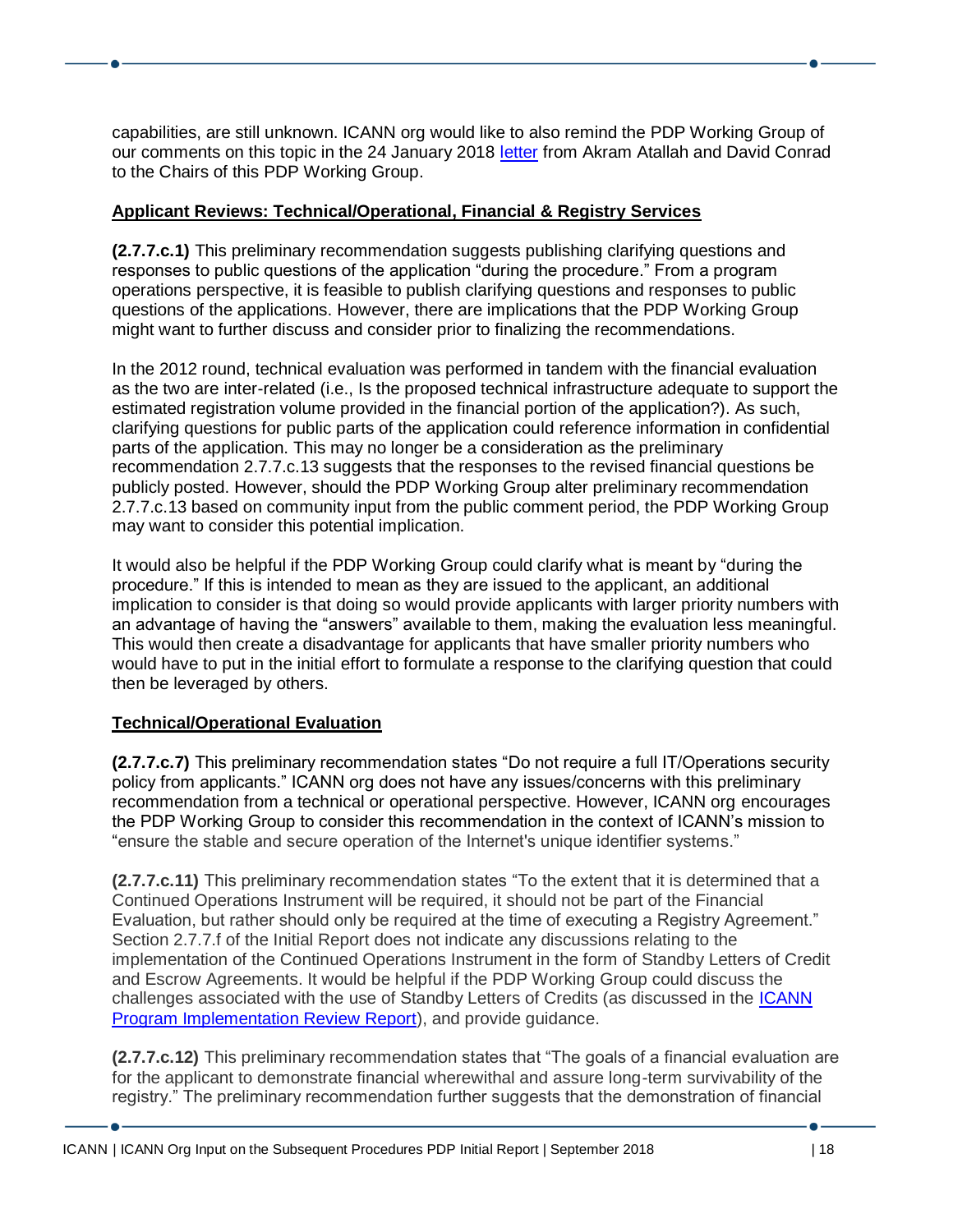wherewithal could be achieved either via self-certification if the applicant meets certain criteria, or via third-party certifications. While the suggested third-party certification could be an appropriate mechanism to "demonstrate" that the applicant meets these goals, it is unclear how self-certification would allow the applicant to "demonstrate" meeting these goals as selfcertification by definition does not require the applicant to make any demonstrations.

## **Registry Services Evaluation**

**(2.7.7.c.15)** This preliminary recommendation in part states "Allow for a set of pre-approved services that don't require registry services evaluation as part of the new TLD application." Footnote 156 attached to this preliminary recommendation provided the following clarification: "It is important to note that this is NOT intended to say that evaluators should not evaluate an applicant's ability to perform these services; rather to say that these services should not be considered "additional registry services" and that those services do not cause security, stability or competition concerns." ICANN org understands this preliminary recommendation and related footnote 156 to mean that if an applicant chooses to offer one of the pre-approved registry services, the applicant would still need to go through an evaluation process to ensure that the applicant is capable of providing that pre-approved service. It would be helpful if the PDP Working Group can confirm if this understanding is correct. If it is correct, ICANN org understands that this evaluation is not the RSEP (which is only used for evaluating registry services that are not approved as per preliminary recommendation 2.7.7.c.16), but rather is another form of evaluation that is limited to assessing the applicant's ability to perform the preapproved registry service. It would be helpful if the PDP Working Group could also confirm if this understanding is correct.

**(2.7.7.c.16)** This preliminary recommendation suggests that RSEP be used to assess services that are not pre-approved and that "[c]riteria used to evaluate those non-pre-approved registry services should be consistent with the criteria applied to existing registries that propose new registry services." ICANN org does not have any issues or concerns with using the criteria of the RSEP to evaluate new registry services. Regarding the suggestion to use the RSEP process to assess services that are not pre-approved, the PDP Working Group might want to consider allowing for revisions to the RSEP workflow to fit within the program processes and timelines (i.e., using priority number to order evaluation, using clarifying questions to address issues).

#### **Name Collision**

**(2.7.8.b)** This section of the Initial Report states "Although at the time of the New gTLD Program launch there were no mechanisms addressing name collisions in place, in 2010 the Security and Stability Advisory Committee (SSAC) released SSAC 045,

which among other things, recommended that "ICANN promote a general awareness of the potential problems that may occur when a query for a TLD string that has historically resulted in a negative response begins to resolve to a new TLD." Though these recommendations were made by the SSAC, there were no other measures taken prior to the acceptance of new gTLD applications."

ICANN org would like to make the PDP Working Group aware that on 10 December 2010, the ICANN Board considered SAC045 and adopted [Resolution 2010.12.10.22,](https://www.icann.org/resources/board-material/resolutions-2010-12-10-en#3.)) which directed the CEO to: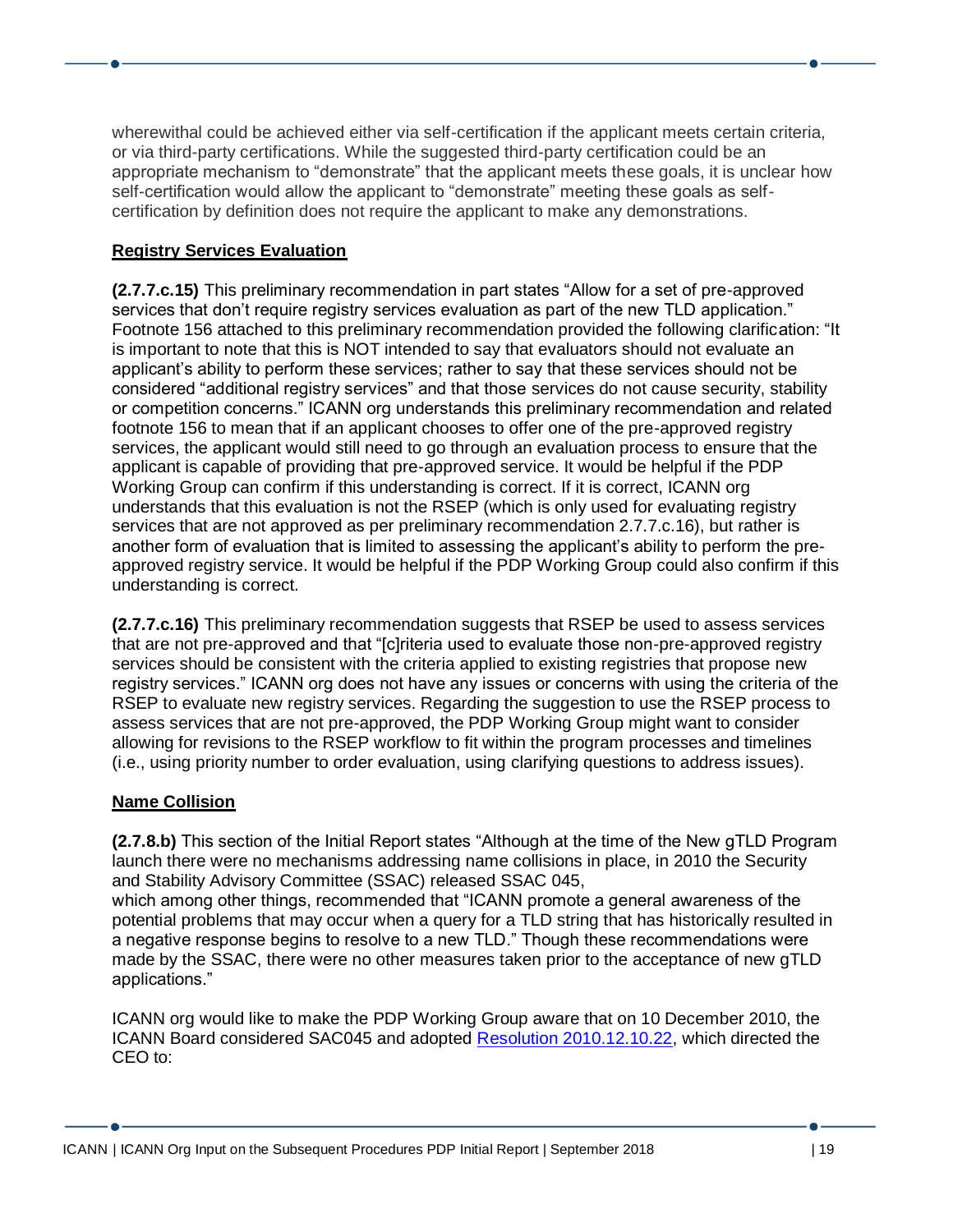- 1. Analyze and amend the DNS Stability Review described in the Applicant Guidebook to allow the option to prohibit the delegation of problematic strings, as appropriate, to address the potential technical and stability issues discussed in SAC045; and,
- 2. Develop a mechanism to alert potential applicants for new gTLDs about the issues raised in SAC045.

Pursuant to Board's directive in Resolution 2010.12.10.22, ICANN org developed a mechanism in the form of an advisory notice to be incorporated in the New gTLD Applicant Guidebook (Applicant Guidebook) warning potential applicants about the issues raised in SAC045. On 15 April 2011, ICANN published version 6 of the draft Applicant Guidebook, which included the following updated language to Module 2, Section 2.2.1.3 regarding DNS Stability Review.

*Note: All applicants should recognize issues surrounding invalid TLD queries at the root level of the DNS. Any new TLD registry operator may experience unanticipated queries, and some TLDs may experience a non-trivial load of unanticipated queries. For more information, see the Security and Stability Advisory Committee (SSAC)'s report on this topic at [http://www.icann.org/en/committees/security/sac045.pdf.](http://www.icann.org/en/committees/security/sac045.pdf) Some publicly available statistics are also available at [http://stats.l.root-servers.org/.](http://stats.l.root-servers.org/)*

*ICANN will take steps to alert applicants of the issues raised in SAC045, and encourage the applicant to prepare to minimize the possibility of operational difficulties that would pose a stability or availability problem for its registrants and users. However, this notice is merely an advisory to applicants and is not part of the evaluation, unless the string raises significant security or stability issues as described in the following section.*

*[\(https://archive.icann.org/en/topics/new-gtlds/draft-evaluation-procedures-redline-](https://archive.icann.org/en/topics/new-gtlds/draft-evaluation-procedures-redline-15apr11-en.pdf)[15apr11-en.pdf,](https://archive.icann.org/en/topics/new-gtlds/draft-evaluation-procedures-redline-15apr11-en.pdf) Pg. 2-9 – 2-10.)* 

The April 2011 Discussion Draft of the New gTLD Applicant Guidebook was open for public [comment](https://www.icann.org/news/announcement-2-2011-04-15-en) from 15 April 2011 to 15 May 2011. One hundred and seven comments were [received.](https://archive.icann.org/en/topics/new-gtlds/comments-6-en.htm) None of the [comments](https://archive.icann.org/en/topics/new-gtlds/summary-analysis-agv6-30may11-en.pdf) addressed the addition of the advisory notice to Section 2.2.1.3 of Module 2 or mentioned deficiencies in the warning to the issues raised in SAC045. As a result, the foregoing warning was incorporated into the final version of the AGB, which was [adopted](https://www.icann.org/resources/board-material/resolutions-2011-06-20-en;%20https:/newgtlds.icann.org/en/applicants/agb) on 4 June 2012.

**(2.7.8.c.3 – 2.7.8.c.9)** These preliminary recommendations suggest establishment of a "Do Not Apply list and a second list of strings for which there would be a strong presumption that a specific mitigation framework be required, as well as evaluation of applied-for-strings against a set of criteria for "high", "aggravated", and "low" risk. The preliminary recommendations further provided guidance for disposition of strings in these lists and categories. ICANN org notes that the criteria for the referenced lists categories would need to be established through a community effort (i.e., SSAC's Name Collision Analysis Project, or other effort).

Preliminary recommendation 2.7.8.c.9 also suggests that Controlled Interruption is performed by ICANN org as soon as a string is found to be in the "low" risk category. From a technical perspective, ICANN org does not have any concerns with this preliminary recommendation. However, there are some operational considerations that the PDP Working Group may want to weigh against the potential benefits of this preliminary recommendation. This preliminary recommendation would require ICANN org to delegate the string to itself in order to put the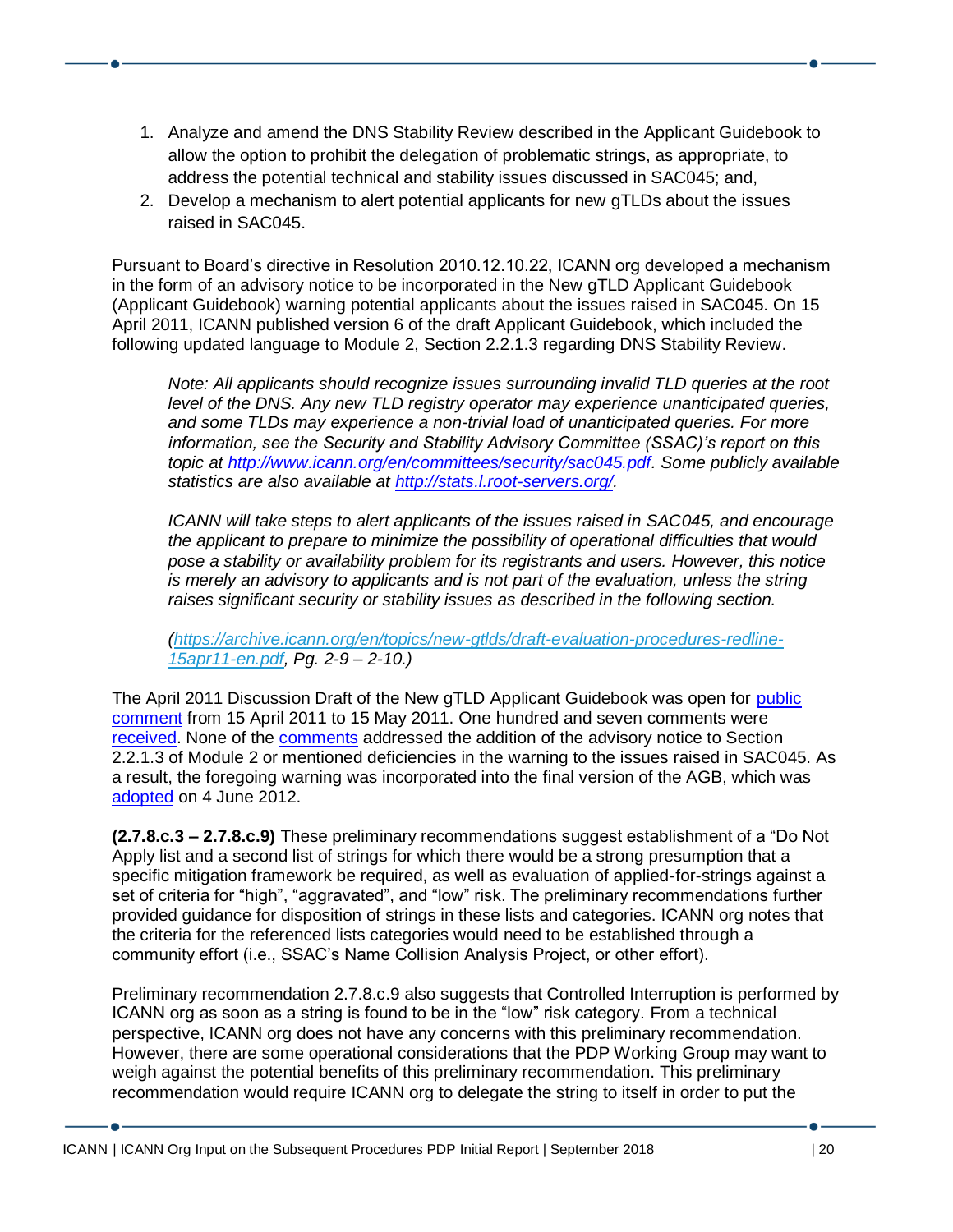string into the root zone for the purposes of performing Controlled Interruption, essentially creating potentially a large number of "temporary" records in the root zone. These "temporary" records could in fact be in the root zone for a number of years while the applicants progress through relevant program processes such as dispute resolution (if the application received an objection), contention resolution (if the application is in a contention set), contracting, and Registry System Testing. In practical terms, ICANN org would be reflected as the registrant in the WHOIS record for a large number of gTLDs, which does not pose a technical issue, but might cause user confusion particularly when ICANN has no role to play with the gTLD once Controlled Interruption is completed.

# **Initial Report Section: Dispute Proceedings**

## **Objections**

**(2.8.1.c.3)** This preliminary recommendation suggests that ICANN org "publish, for each type of objection, all supplemental rules, as well as criteria to be used by panelists for the filing of, response to, and evaluation of each objection." ICANN org would like to make the PDP Working Group aware that all supplemental rules and procedures established by the dispute resolution service providers were made available publicly on the providers' website as well as at [https://newgtlds.icann.org/en/program-status/odr.](https://newgtlds.icann.org/en/program-status/odr)

This preliminary recommendation also states "Such guidance for decision making by panelists must be more detailed than what was available prior to the 2012 round." It is unclear to ICANN org what "guidance for decision making" is referenced in this preliminary recommendation. The grounds for filing objections, procedures for filing objection and for dispute resolution, and the dispute resolution principles (standards) were provided in the Applicant Guidebook. Any supplemental rules and procedures established by the dispute resolution service providers were made available publicly on the providers' website as well as at [https://newgtlds.icann.org/en/program-status/odr.](https://newgtlds.icann.org/en/program-status/odr) It would be helpful if the PDP Working Group could clarify what additional information is meant by "guidance for decision making."

**(2.8.1.c.5)** This preliminary recommendation states "Provide applicants with the opportunity to amend an application or add Public Interest Commitments in response to concerns raised in an objection." It would be helpful if the PDP Working Group could clarify what the expectations are on the applicant, objector, and ICANN org to satisfy the "in response to concerns raised in an objection" part of the preliminary recommendation.

Additionally, in the case of community applications that might elect Community Priority Evaluations in a later phase of the program, the PDP Working Group might want to consider the potential impact to other applicants in the contention set if the community applicant is provided the opportunity to change its application, or add Public Interest Commitments.

## **Accountability Mechanisms**

**(2.8.2.c.1)** This recommendation advises that ICANN create a new "substantive" appeal mechanism specific to the New gTLD Program. Specifically, it notes that "such an appeals process will not only look into whether ICANN violated the Bylaws by making (or not making) a certain decision, but will also evaluate whether the original action or inaction was done in accordance with the Applicant Guidebook." ICANN org would like to understand how this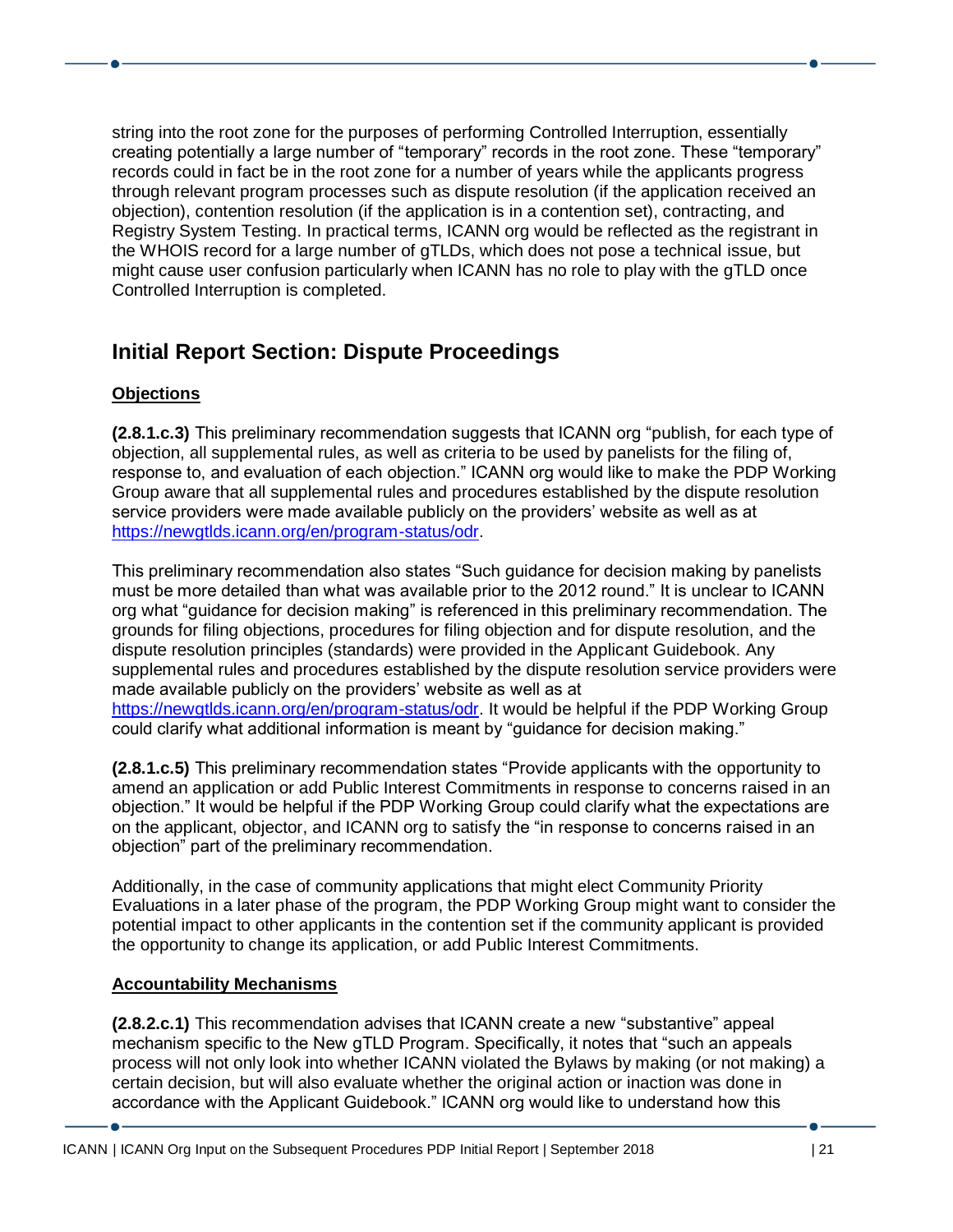proposed "New Appeals Mechanism" differs from the ICANN Reconsideration Request process. Additionally, it would be good to get clarity on whether this recommendation is procedural in nature consistent with the Applicant Guidebook or whether the intention is for it to also be substantive. If the goal is to enable a substantive re-examination of a result, this might better be described as a "re-review" opportunity to distinguish it from an appeal mechanism focused on procedure. It would also be helpful for the Working Group to define the circumstances for which such appeals can be filed, whether there are a limitations to the number of times an appeal can be filed, as well as to whom the applicant would make the appeal (i.e., ICANN org, ICANN Board, the original evaluation panel, or some independent panel). The detailed design of this "New Appeals Mechanism" would help ICANN org make a clear assessment on the impact of this recommendation to the stability of the program. ICANN recognizes that the PDP Working Group is seeking input from the community to help shape this mechanism. We look forward to the additional details of this mechanism to guide implementation.

# **Initial Report Section: String Contention Resolution**

## **Community Priority Evaluations (CPEs)**

**(2.9.1.c.1)** This preliminary recommendation states that "The CPE process must be more transparent and predictable." It would be helpful if the PDP Working Group could provide more detailed guidance on the specific areas of the CPE process that "must be more transparent and predictable." Additionally, it would be helpful if the PDP Working Group could provide more specific guidance on what should be changed or added that would enhance transparency and predictability for the CPE process.

**(2.9.1.c.3)** This preliminary recommendation and section 2.2.2.f of the Initial Report reference the Community Priority Evaluation (CPE) guidelines that were published on after the opening of the 2012 round of applications, and suggests that any future evaluation procedures be developed before the next application process opens.

ICANN org notes that the CPE Guidelines published on 27 September 2013 were to provide transparency into the guidelines being used by panelists, rather than to introduce additional guidelines. ICANN org agrees with this preliminary recommendation and further notes that adequate time should be provided for implementation and operationalization of the program to ensure that any relevant processes and procedures are developed before the next application process opens.

**(2.9.1.c.4)** This preliminary recommendation states "The CPE process should include a process for evaluators to ask clarifying questions and where appropriate engage in dialogue with the applicant during the CPE process." It should be noted that the CPE process in the 2012 round did allow for the CPE panelist to issue clarifying questions if the panelist determines there's a need for it. See the CPE Panel Process Document at [http://newgtlds.icann.org/en/applicants/cpe/panel-process-07aug14-en.pdf.](http://newgtlds.icann.org/en/applicants/cpe/panel-process-07aug14-en.pdf)

Regarding the suggestion that the applicant be able to engage in dialogue with the CPE panelist during the CPE process, the PDP Working Group might want to consider the potential lobbying, and whether this is needed if there's an opportunity for clarifying questions.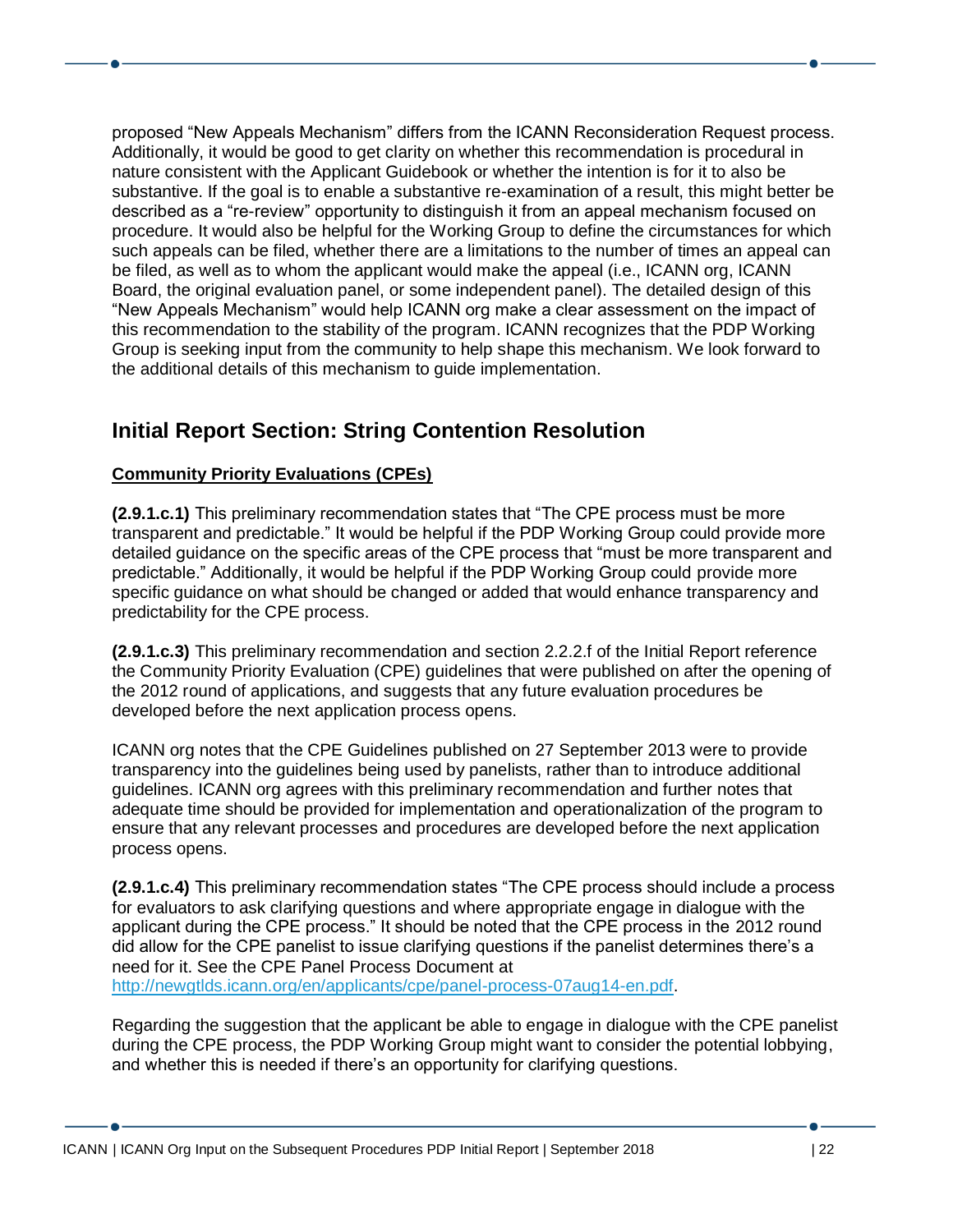# **Initial Report Section: Contracting**

## **Base Registry Agreement (RA)**

**(2.10.1.c.1)** This preliminary recommendation states "a clearer, structured, and efficient method for obtaining exemptions to certain requirements of the RA, which allows ICANN to consider unique aspects of registry operators, TLD strings, as well as the ability to accommodate a rapidly changing marketplace is needed."

ICANN org notes that applicants in the 2012 round were able to request changes to the base Registry Agreement by specifying such request in the Contracting Information Request form, which is provided to applicants to complete when they are eligible to begin the contracting process. A [template](https://newgtlds.icann.org/en/applicants/agb/base-agreement-requested-edits-08jan14-en.docx) for requesting changes to the base Registry Agreement is also provided. Given that the development of the base Registry Agreement goes through a very extension development process with the community, including multiple public comment processes, considerations should be given to defining clearly the criteria for which changes would be allowed.

## **Initial Report Section: Pre-Delegation**

## **Registry System Testing**

**(2.11.1.c.2)** This preliminary recommendation states "Remove a better part or all selfcertification assessments." ICANN org agrees that removal of self-certifications in favor of operational testing where applicable would improve the effectiveness of Registry System Testing. However, it should be noted that some self-certifications, such as those related to load testing, should be retained as operational testing of load would be disruptive and not favorable, and it is important to do load testing to ensure that the infrastructure can handle expected traffic.

**(2.11.1.c.3)** Regarding the preliminary recommendation to "Rely on Service Level Agreement (SLA) monitoring for most if not all overall registry service provider testing" that, according to the Initial Report, was based on ICANN org's [recommendation](https://mm.icann.org/pipermail/gnso-newgtld-wg-wt4/2017-July/000113.html) in response to the PDP Working Group's request:

*"Ongoing monitoring to predict potential performance issues: In order to remove some tests from PDT and to improve the chances of proper operation of TLDs, ICANN recommends relying on ongoing monitoring of TLD operations against existing contractual requirements. ICANN is already planning to improve its active monitoring capabilities to cover as much as possible existing contractual provisions. Consideration should also be given as to whether repeated breaches should result in stricter penalties for Registry Operators/RSPs."*

ICANN org would like to clarify that our recommendation was that some tests could be removed from Registry System Testing in favor of ongoing monitoring of TLD operations against a broader set of existing contractual technical requirements.

**(2.11.1.c.4)** Regarding the preliminary recommendation to "Limit Internationalized Domain Name (IDN) testing to specific TLD policies; do not perform an IDN table review in Registry System Testing," the Initial Report indicates that this recommendation is based on ICANN org's